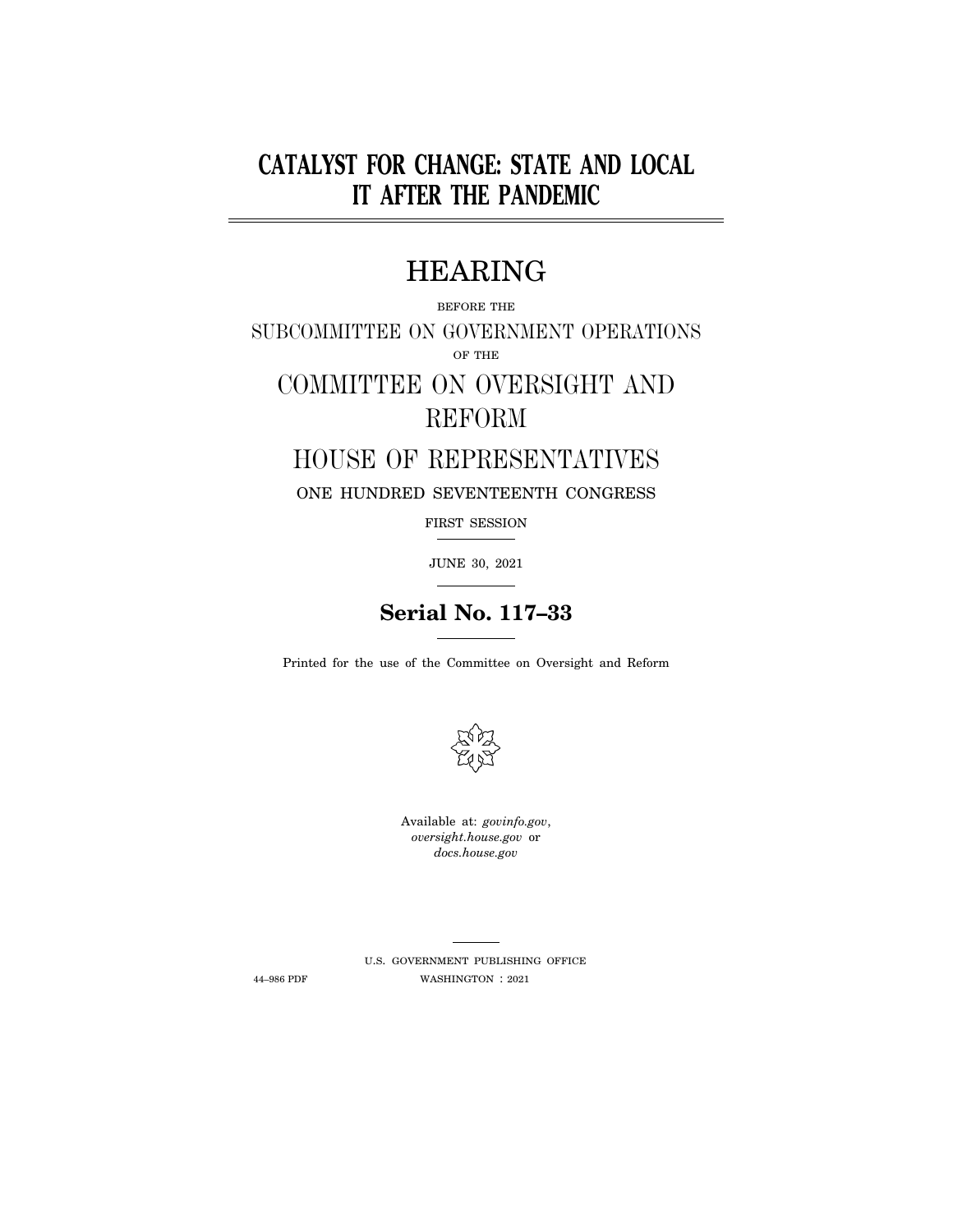## COMMITTEE ON OVERSIGHT AND REFORM

#### CAROLYN B. MALONEY, New York, *Chairwoman*

ELEANOR HOLMES NORTON, District of Columbia STEPHEN F. LYNCH, Massachusetts JIM COOPER, Tennessee GERALD E. CONNOLLY, Virginia RAJA KRISHNAMOORTHI, Illinois JAMIE RASKIN, Maryland RO KHANNA, California KWEISI MFUME, Maryland ALEXANDRIA OCASIO-CORTEZ, New York RASHIDA TLAIB, Michigan KATIE PORTER, California CORI BUSH, Missouri DANNY K. DAVIS, Illinois DEBBIE WASSERMAN SCHULTZ, Florida PETER WELCH, Vermont HENRY C. "HANK" JOHNSON, JR., Georgia JOHN P. SARBANES, Maryland JACKIE SPEIER, California ROBIN L. KELLY, Illinois BRENDA L. LAWRENCE, Michigan MARK DESAULNIER, California JIMMY GOMEZ, California AYANNA PRESSLEY, Massachusetts MIKE QUIGLEY, Illinois

JAMES COMER, Kentucky, *Ranking Minority Member*  JIM JORDAN, Ohio PAUL A. GOSAR, Arizona VIRGINIA FOXX, North Carolina JODY B. HICE, Georgia GLENN GROTHMAN, Wisconsin MICHAEL CLOUD, Texas BOB GIBBS, Ohio CLAY HIGGINS, Louisiana RALPH NORMAN, South Carolina PETE SESSIONS, Texas FRED KELLER, Pennsylvania ANDY BIGGS, Arizona ANDREW CLYDE, Georgia NANCY MACE, South Carolina SCOTT FRANKLIN, Florida JAKE LATURNER, Kansas PAT FALLON, Texas YVETTE HERRELL, New Mexico BYRON DONALDS, Florida

RUSSELL ANELLO, *Staff Director*  WENDY GINSBERG, *Subcommittee Staff Director*  AMY STRATTON, *Deputy Clerk*  CONTACT NUMBER: 202-225-5051

MARK MARIN, *Minority Staff Director* 

#### SUBCOMMITTEE ON GOVERNMENT OPERATIONS

GERALD E. CONNOLLY, Virginia, *Chairman* 

ELEANOR HOLMES NORTON, District of Columbia DANNY K. DAVIS, Illinois JOHN P. SARBANES, Maryland BRENDA L. LAWRENCE, Michigan STEPHEN F. LYNCH, Massachsetts JAMIE RASKIN, Maryland RO KHANNA, California KATIE PORTER, California

JODY B. HICE, Georgia *Ranking Minority Member*  FRED KELLER, Pennsylvania ANDREW CLYDE, Georgia ANDY BIGGS, Arizona NANCY MACE, South Carolina JAKE LATURNER, Kansas YVETTE HERRELL, New Mexico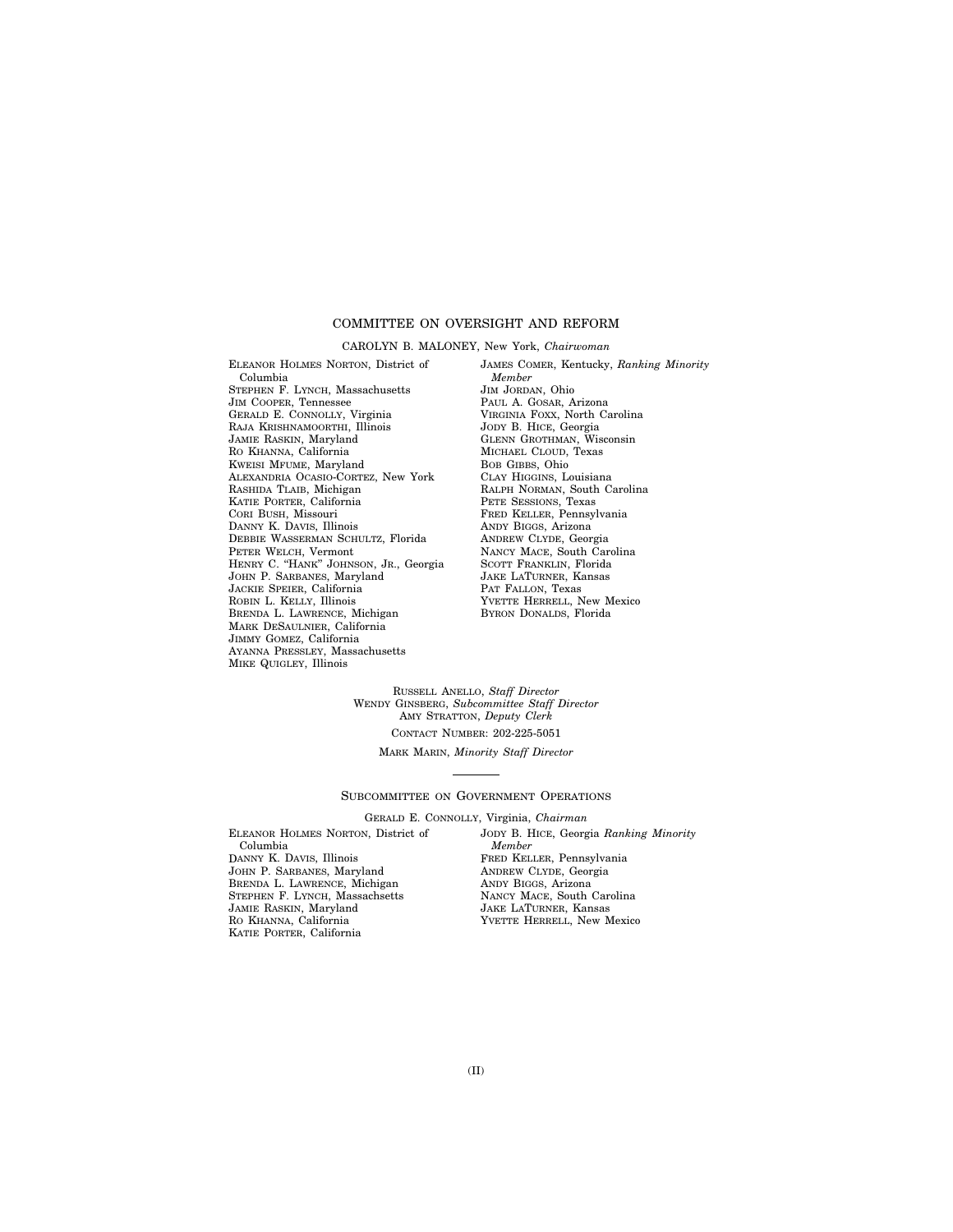## C O N T E N T S

Page

#### **WITNESSES**

| Mr. Doug Robinson, Executive Director, National Association of State Chief     |     |
|--------------------------------------------------------------------------------|-----|
| Information Officers                                                           |     |
|                                                                                | 5   |
| Ms. Amanda Renteria, Chief Executive Officer, Code for America                 |     |
|                                                                                |     |
| Ms. Teri M. Takai, Vice President, Center for Digital Government               |     |
|                                                                                | 10  |
| Dr. Alan R. Shark, Executive Director, Public Technology Institute (a Division |     |
| of CompTIA)                                                                    |     |
|                                                                                | 12. |
|                                                                                |     |
| Written opening statements and statements for the witnesses are available      |     |

*on the U.S. House of Representatives Document Repository at: docs.house.gov.* 

## INDEX OF DOCUMENTS

<sup>\*</sup> Questions for the Record: to Mr. Doug Robinson; submitted by Chairman Connolly.

<sup>\*</sup> Questions for the Record: to Ms. Amanda Renteria; submitted by Chairman Connolly.

<sup>\*</sup> Questions for the Record: to Ms. Teri M. Takai; submitted by Chairman Connolly.

<sup>\*</sup> Questions for the Record: to Dr. Alan R. Shark; submitted by Chairman Connolly.

*Documents entered into the record during this hearing are available at: docs.house.gov.*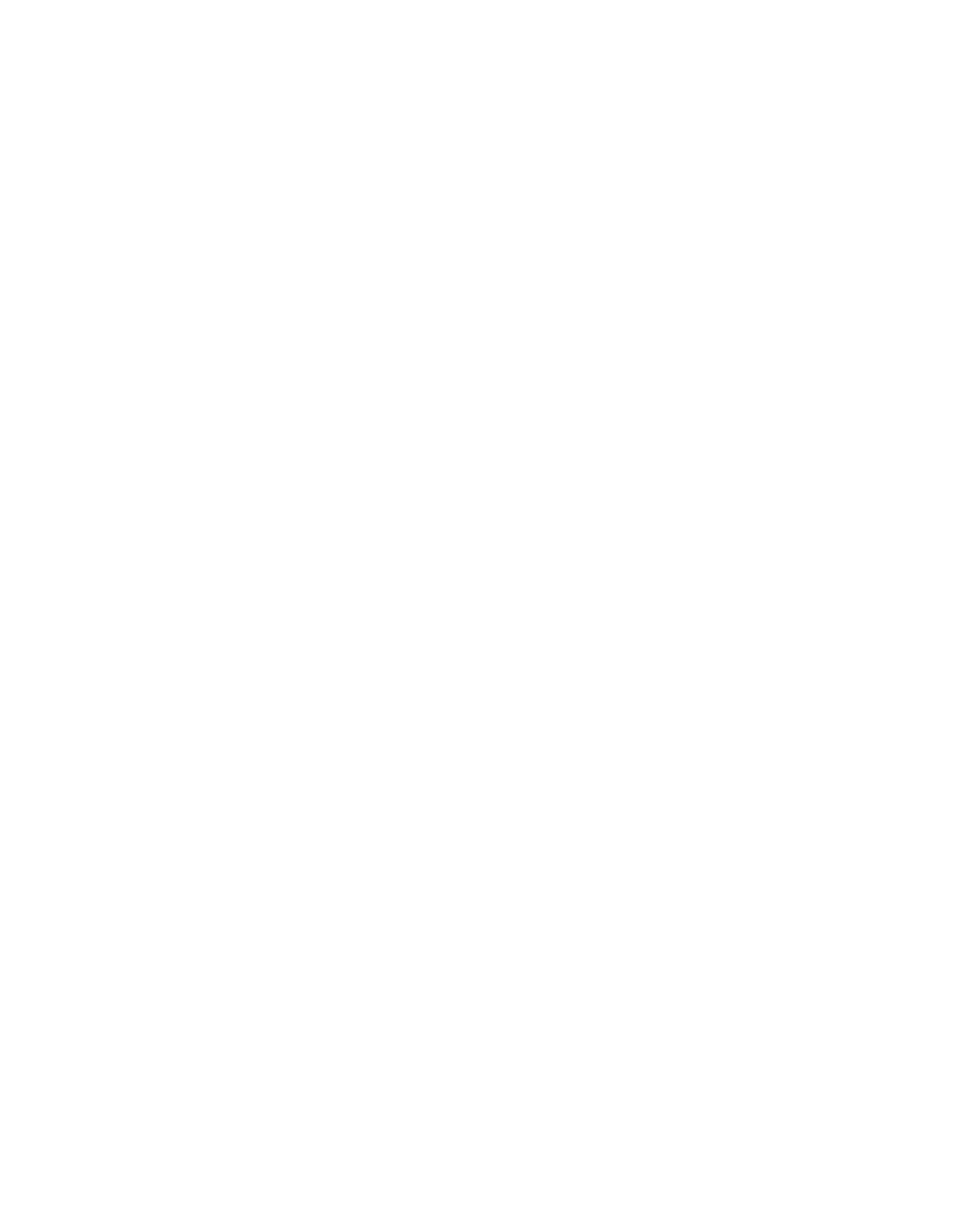## **CATALYST FOR CHANGE: STATE AND LOCAL IT AFTER THE PANDEMIC**

### **Wednesday, June 30, 2021**

HOUSE OF REPRESENTATIVES COMMITTEE ON OVERSIGHT AND REFORM SUBCOMMITTEE ON GOVERNMENT OPERATIONS *Washington, D.C.* 

The subcommittee met, pursuant to notice, at 10:10 a.m., in room 2154, Rayburn House Office Building, and on Zoom; Hon. Gerald E. Connolly (chairman of the subcommittee) presiding.

Present: Representatives Connolly, Norton, Sarbanes, Lynch, Raskin, Khanna, Porter, Hice, Keller, Biggs, and LaTurner.

Mr. CONNOLLY. The committee will come to order.

Without objection, the chair is authorized to declare a recess of the committee at any time. And I now recognize myself for an opening statement.

Today, more than a year into the pandemic, we're making progress in our effort to emerge from the crisis, which has now claimed, tragically, more than 600,000 American lives. Nearly 50 percent of the population is fully vaccinated. Just last week, my home state of Virginia hit 70 percent of all adults having received at least one vaccine dose. New daily coronavirus cases continue to drop, as do deaths associated with COVID–19. We cannot, however, forget what transpired this past year.

Throughout this global health crisis, millions of Americans looked to the Federal Government for help as they faced illness, unemployment, and food insecurity. Despite urgent congressional action to provide unprecedented levels of economic assistance, medical assistance, many individuals and small businesses nonetheless were denied timely support and assistance, in large part due to severely deficient IT infrastructure at the Federal, state, and local levels.

In other words, Congress mustered the political will to act on a bipartisan basis to prevent the world's most powerful economy from falling off a cliff, but we were nearly thwarted in delivering lifesaving assistance due to outdated IT. This should galvanize our IT modernization efforts at all levels of government.

Last July, this subcommittee held a hearing on "Federal IT Modernization: How the Coronavirus Exposed Outdated Systems.'' At that hearing, we examined the Federal Government's response to the coronavirus pandemic and how legacy Federal IT systems hindered those response efforts.

Emergency relief, however, is not administered solely at the Federal level; in fact, it's usually administered at the local level. As the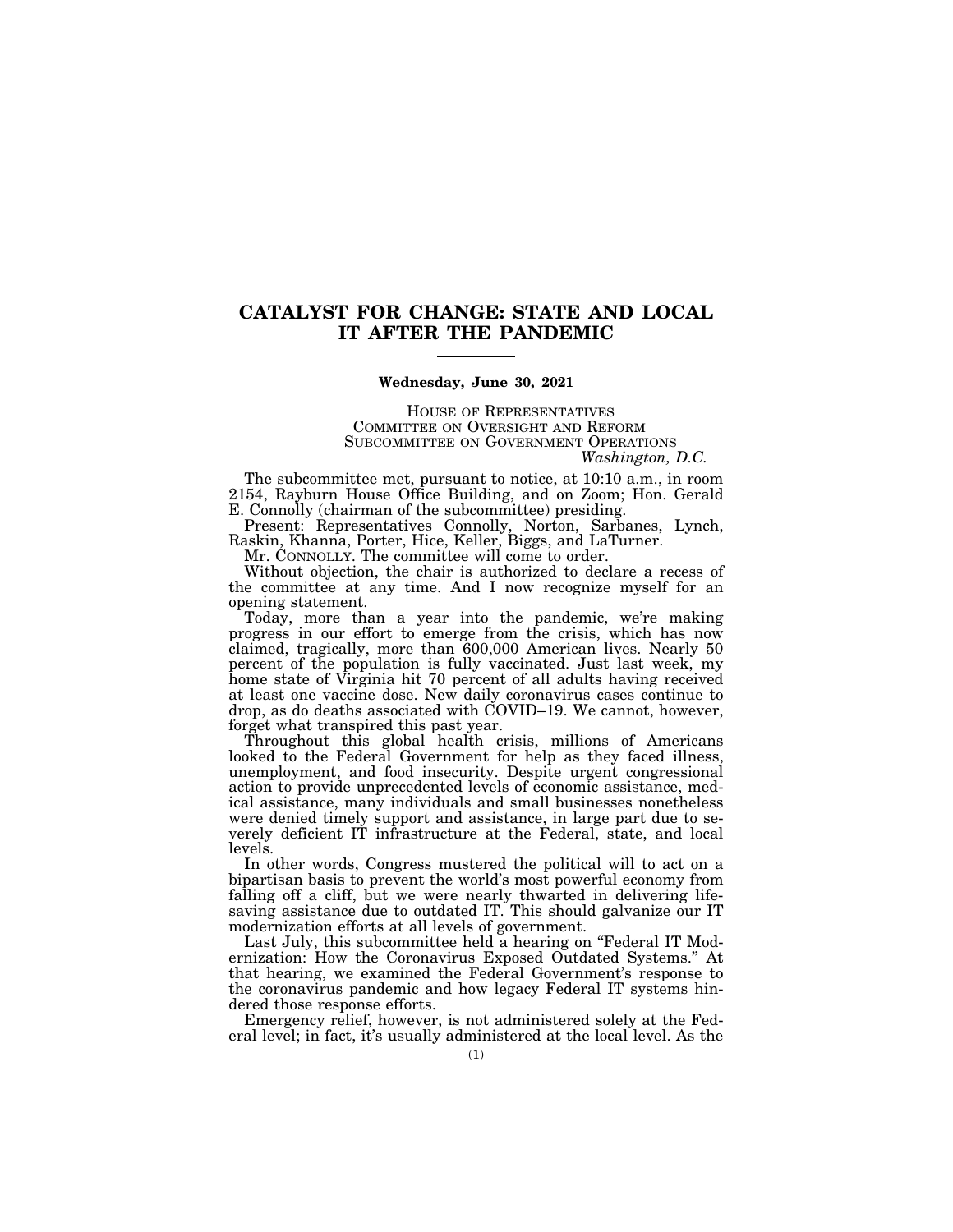pandemic has demonstrated, state and local governments are on the front lines of crisis response, often administering and distributing federally funded relief and benefits.

Unfortunately, many state and local governments' IT infrastructures are outdated, causing severe gaps in access to digital services and undermining Federal public health and economic relief efforts that were designed to be rapid response and timely.

Further, cyber attacks on state and local governments are on the rise and continue to cause significant disruptions and waste taxpayer dollars across the country. This hearing examines the role of Congress and the Federal Government in accelerating IT modernization initiatives for states and localities as they fortify and improve how government at all levels deliver critical services to our citizens.

According to research conducted by the Cyberspace Solarium Commission, state and local governments often struggle to fund basic services for their populations, and, as a result, they regularly defer IT modernization and digitization in pursuit of shorter term funding priorities.

Throughout the country, surges in demand for government assistance programs during the pandemic, like unemployment insurance, public and mental health services, screenings, local food and housing assistance, and other benefits prompted government websites to crash, contact centers to be overwhelmed, and, in many cases, delayed relief to those most in need.

Further, the pandemic abruptly revealed how ill-prepared many of our state and local governments are to deliver vital public services securely and remotely. Criminals took advantage of overwhelmed public IT systems, generating a significant uptick in cyber crime during this pandemic.

In 2019, for example, it was reported that 966 U.S.-based government entities, healthcare facilities, and schools were affected by ransomware attacks. In 2020, that number jumped to 2,300, including 113 ransomware attacks on Federal, state, and municipal governments and agencies.

As the number of cyber attacks rose, so did the amount of ransom demanded by criminals. The overall cost associated with the spike is unknown, but some estimates suggest that just 113 attacks on government entities in 2020 cost \$915 million. The pandemic laid bare the consequences of decades of deferred investment in government information technology, and we must not let the lessons learned during the crisis go to waste.

When done right, state and local governments can provide public benefits and services that help people in their most desperate time of need. For example, Congress created the Pandemic Electronic Benefit Transfer Program in March of last year as part of the Families First Coronavirus Response Act.

The program provides nutrition assistance to families who lost access to breakfasts and lunches as a result of school closures. To get the program up and running as quickly as possible, many state governments created online mobile-friendly applications to collect data from parents and guardians in order to identify the children most in need.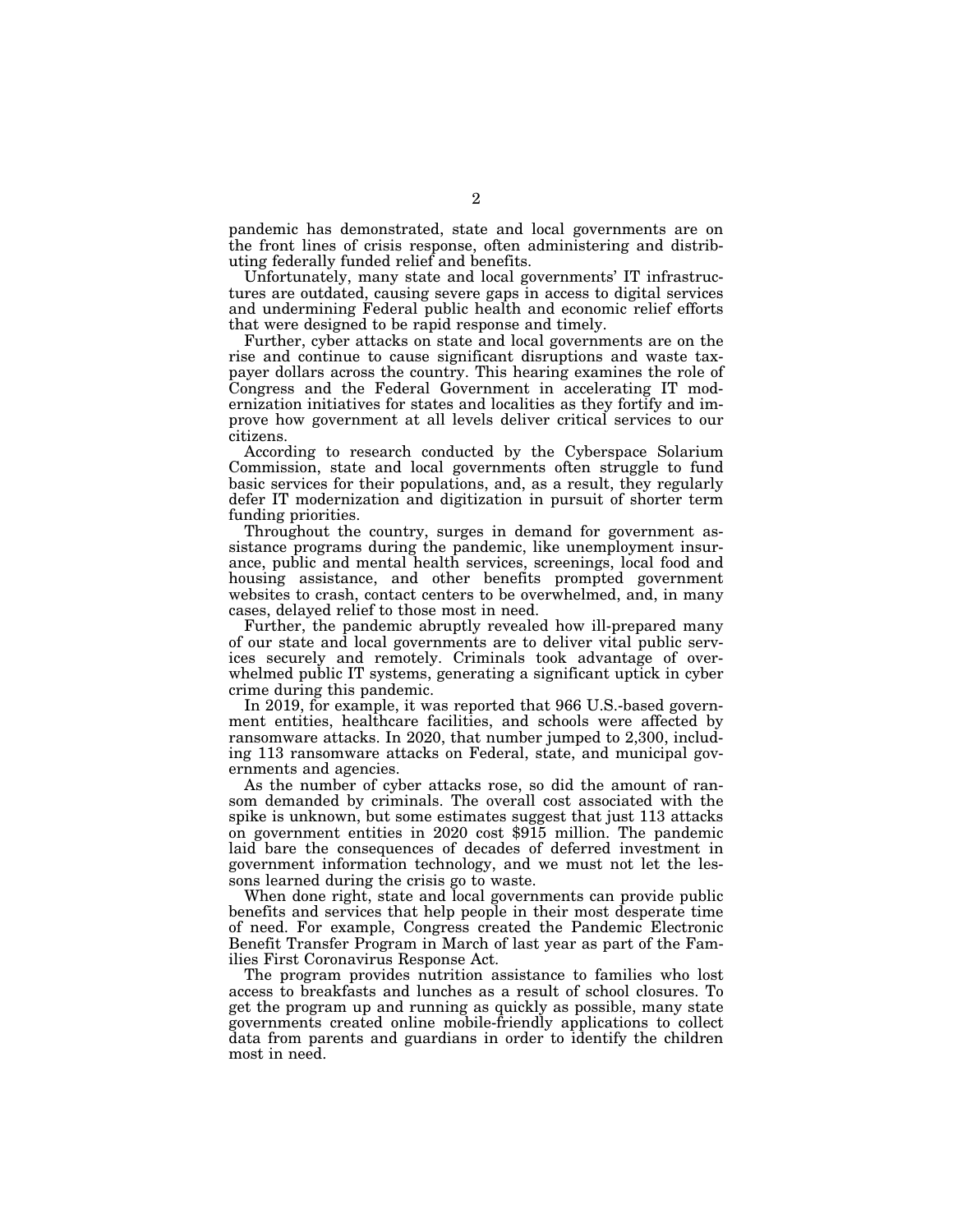This state-led program reduced food hardship experienced by low-income families with children and lifted 2.7 to 3.9 million children out of hunger. It was, in fact, a success story. Over the past year, the pandemic forced state and local governments to modernize IT systems quickly and to embrace digital services. Yet aging and inadequate IT systems, not a lack of political consensus or will, continued to hinder access to critical government services.

The Federal Government can serve as a resource to provide guidance and best practices on IT modernization as it also swallows that medicine itself. The Federal Government can share technical acumen and lessons learned. That's why I intend to introduce the House companion of the state and Local Digital Services Act. This important piece of legislation, led by Senators Wyden and Murray in the Senate, provides guidance and funding for state and local governments to form digital service teams focused on delivering fair and effective public services.

Further, this past year demonstrated how important intergovernmental activities are in addressing national crises. Currently, no formal Federal forum exists in which Federal, state, local, tribal, and territorial government representatives can convene to discuss issues of import that require collaboration among the various levels of government.

As a former county supervisor and chairman of one of the largest counties in the United States, I understand that state and local governments need a platform to talk meaningfully about legislative process, the impacts of Federal legislation on localities, administrative solutions, and the impact on relationships between localities, states, and the Federal Government.

This Congress I intend to reintroduce my bipartisan Restore the Partnership Act, which would recreate the Advisory Committee on Intergovernmental Relations, which operated from 1959 through 1996. The forum will help state and local governments navigate the Nation's most pressing intergovernmental issues and advance innovative solutions that can leverage IT funding and expertise in the Federal Government.

I hope to work with my friends across the aisle to move this legislation, which has historically been bipartisan and grows out of years of work with my friend, former Representative Rob Bishop of Utah, and the task force formed by former Speaker Paul Ryan on intergovernmental affairs.

This pandemic catalyzed a rapid response and shift in culture for how state and local governments deliver services to the public. As we emerge from the pandemic and begin recovery, we have an opportunity to examine lessons learned and to identify best practices to grow our digital capabilities and strengthen how government serves the people.

With that, I recognize the distinguished ranking member for his opening statement.

Mr. HICE. Thank you very much, Chairman Connolly, and thank you for holding this hearing today.

I think it's important to understand the situation of state and local information technology systems, especially given the role that they play in distributing Federal assistance and services; that cer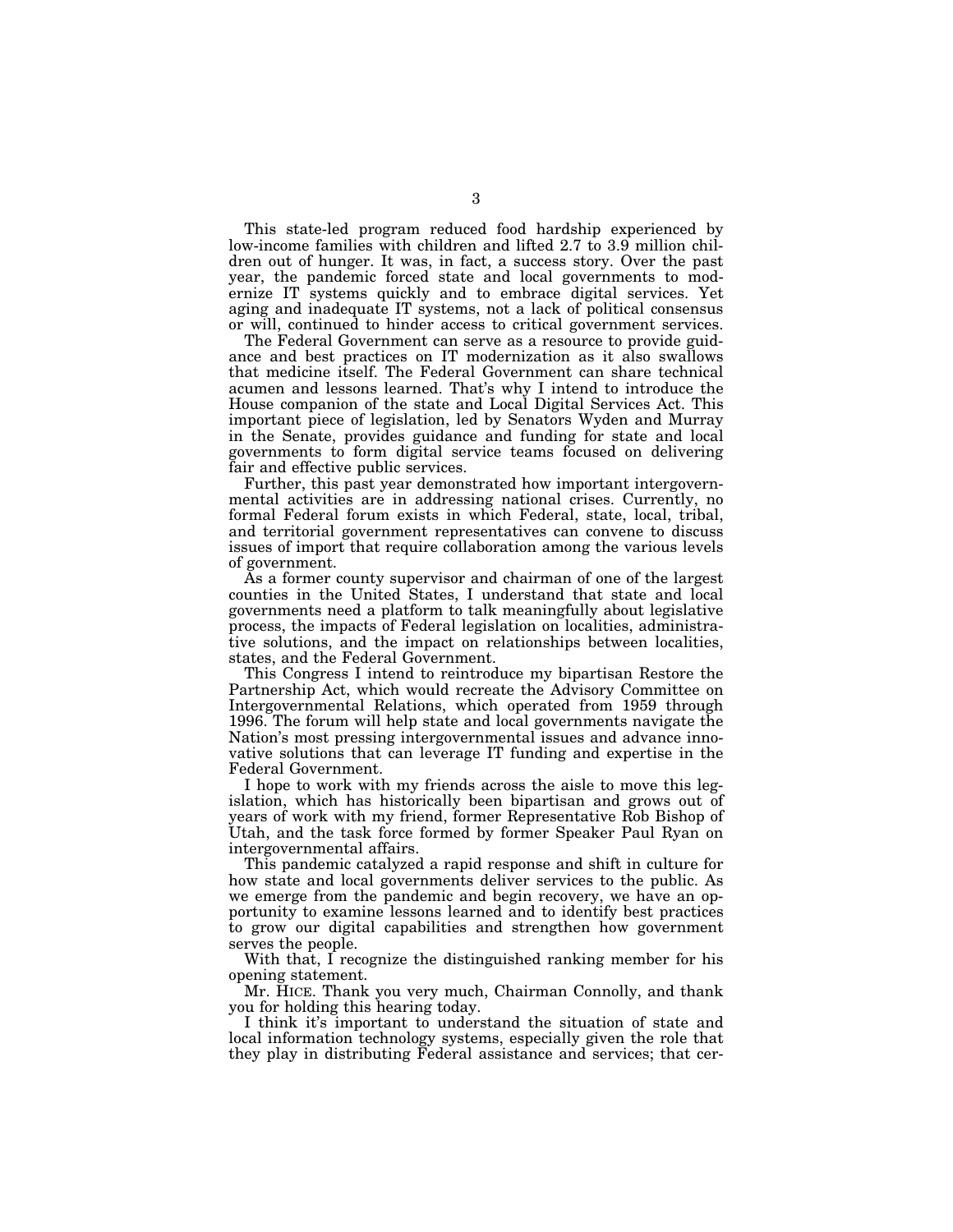tainly has become more in play and more highlighted the importance that we have in this hearing today.

And as we saw in the early stages of the pandemic response, some systems simply couldn't keep up with the demand. We need to understand what has been done in the interim to address that situation. But let me be clear, as we look for next steps, it is my firm conviction that Federal funding, additional Federal funding should not be the default answer.

States, localities, territories, and Tribes have received half a trillion dollars so far in COVID relief. State tax receipts did not take the nosedive that many people said would happen. In fact, about half of the states throughout the country actually saw revenues increase. The American Rescue Plan included \$2 billion for unemployment insurance system modernization.

So, look, there's plenty of funding out there. What needs to happen is for states to properly emphasize information technology and cybersecurity in their own budgets. And, more importantly, they need to take steps to reduce fraud. There is an estimated as much as \$400 billion that was lost to unemployment fraud. That's a staggering amount of money: \$400 billion. That's half of all unemployment funds.

And those funds were stolen, likely stolen by criminal actors, who knows, China, Nigeria, Russia. Who knows who, but that's \$400 billion that's gone. Who needs to bother with corporate espionage and intellectual property thief when, at the end of the day, we can just take cash right out of Americans' pockets?

So,there's no excuse for, from my perspective, why this committee hasn't held one hearing on the massive waste, fraud, and abuse that has risen to the point of a national security issue. I appreciate greatly our witnesses for being here today. I'm certainly eager to hear from you, but this committee needs to do its job and focus specifically on finding out how much money was lost and who took it.

Earlier, I mentioned systems that weren't able to keep up with the demand when Americans needed help. I can only imagine the extreme frustration of trying to apply for benefits only to be unable to access the system. And then, just speaking briefly with the chairman beforehand, this is a common problem. I don't know that there's not any Member of Congress who has not heard from constituents about this type of frustration.

But I also, and I'm, again, confident that many others have also heard from constituents who are unable to get help from government workers simply because they were not at work. And now we have the Biden administration making telework and remote work one of their top priorities for the so-called return-to-work program. And so we're going to so-called return to work by not returning to work. This is problematic.

And before we look at any permanent policy of this nature, we owe it to the American people to fully understand the impact that this type of policy would have on the American people. And I know we have reached out to inspectors general across Federal agencies for an assessment of what can be anticipated with this kind of policy, and we need to know. Those are serious questions. In order to make good policy, we have to have good information from all sides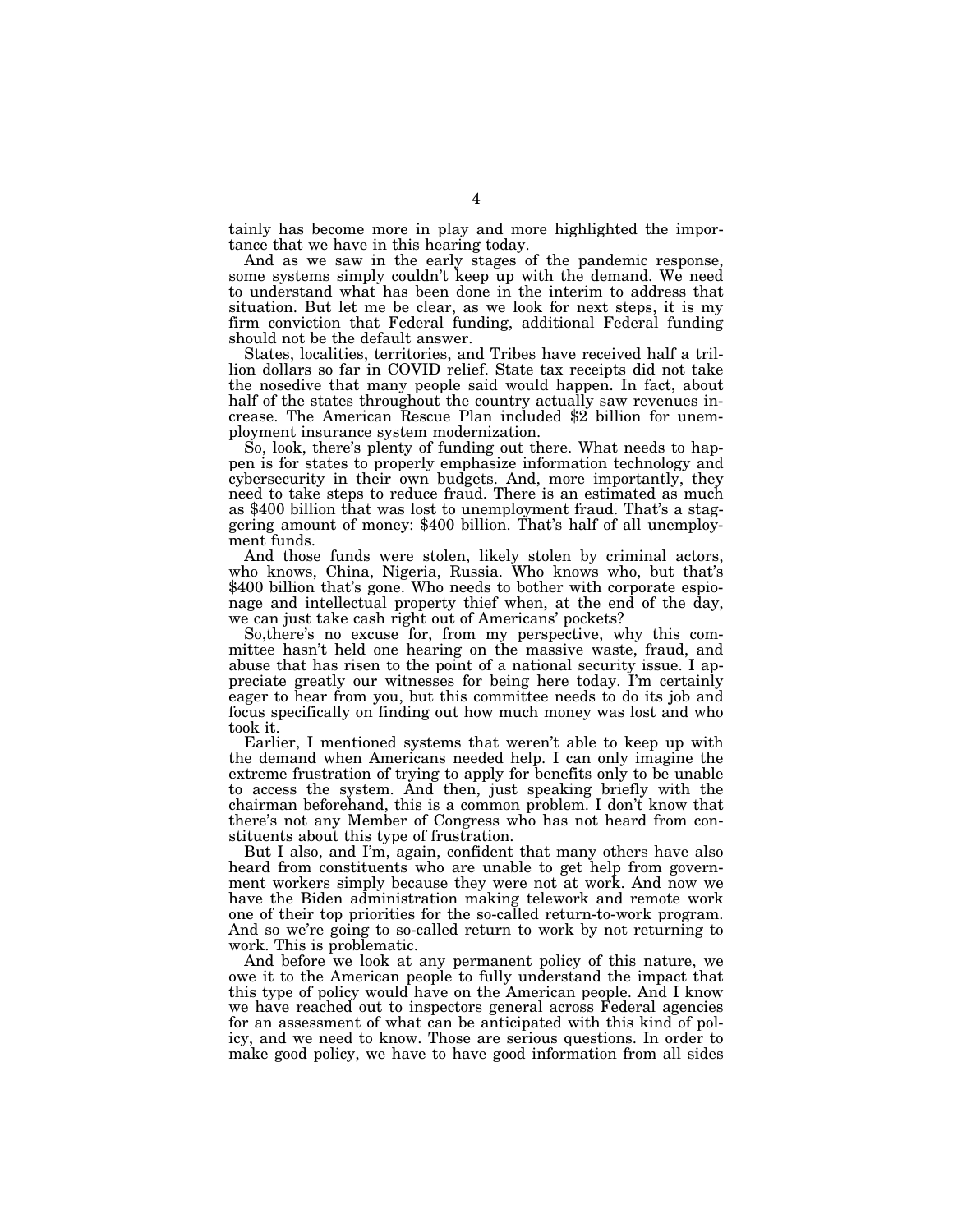of an issue. So,that's yet another hearing that I believe we desperately need to have.

So, in closing, again, I appreciate our witnesses for being here today. I hope indeed that we learn something about one facet of the post-pandemic situation, but certainly there are many others that demand our attention, and I think they can no longer be ignored. But I'm grateful for you being here. Looking forward to our time together this morning.

And, with that, Mr. Chairman, I yield back.

Mr. CONNOLLY. I thank the ranking member.

And I think I agree with him that—and I'll be interested to see if our panelists agree—I don't think the issue right now is money. I think there is a lot of resources available both at the state and local government in part because of our action but also in part because many states—not all—and many localities—not all—have actually performed pretty well financially during the pandemic.

And that means there are resources to invest, and they—we need to try to better understand that decision-making process and to the extent we can bring influence to bear to strongly encourage state and localities to make the investments we're trying to urge here in the subcommittee that the Federal Government make as well.

So thank you, Mr. Hice.

Now, I want to introduce our witnesses, and we're so grateful to have them today and their expertise. Our first witness is Mr. Doug Robinson, executive director for the National Association of State Chief Information Officers.

Welcome.

Then we'll hear from Amanda Renteria, chief executive officer for Code for America.

Third, we'll hear from Teri Takai, vice president for the digital for the Center for Digital Government.

And, finally, we'll hear from Alan Shark, the executive director for the Public Technology Institute.

Witnesses will be unmuted. So, if the two witnesses who are here in person would mind standing and raising your right hand, and if our virtual witnesses could also raise their right hand, it is the custom of this committee and subcommittees to swear in witnesses.

Do you swear or affirm that the testimony you're about to give is the truth, the whole truth, and nothing but the truth so help you God?

Let the record show that all four of our witnesses have answered in the affirmative.

Please be seated.

Without objection, your written statements will be made a full part of the record, and so we would ask you to summarize your testimony in five minutes.

And, with that, Mr. Robinson, you are recognized. Welcome.

## **STATEMENT OF DOUG ROBINSON, EXECUTIVE DIRECTOR, NA-TIONAL ASSOCIATION OF STATE CHIEF INFORMATION OFFI-CERS**

Mr. ROBINSON. Thank you, Chairman Connolly, Ranking Member Hice, and distinguished members of the subcommittee for inviting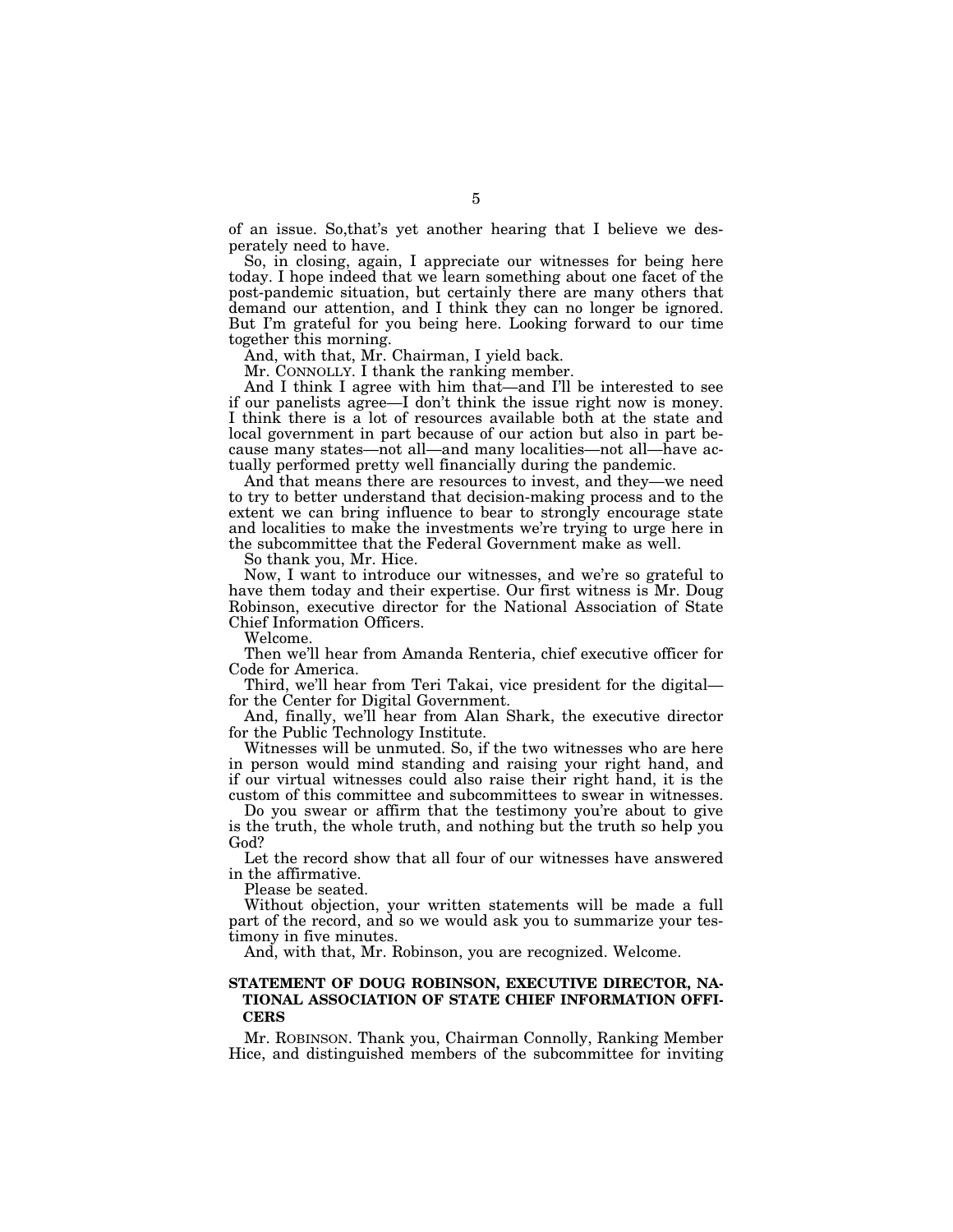me here today to speak on the numerous information technology challenges facing——

Mr. CONNOLLY. Mr. Robinson, I may ask you, if you wouldn't mind, bring that microphone a little closer so we can hear you a little bit better.

Mr. ROBINSON. Certainly.

Mr. CONNOLLY. Thank you so much.

Mr. ROBINSON. You've already mentioned some of the challenges, so I'm going to amplify those challenges that occurred during the COVID–19 pandemic and its aftermath.

NASCIO, as you mentioned, is the national association representing state chief information officers, state information security officers, and IT executives from the states, territories, and the District of Columbia. As executive director since 2004, I am certainly humbled to represent our members here today as well as provide you data from our recent and in-progress national surveys.

I'm going to also add that certainly it is a pleasure to be joined by two of my colleagues who are longtime friends, and we're going to cover three major topics today starting with cybersecurity.

State governments remain at risk certainly based on our 2020 Deloitte-NASCIO cybersecurity study. States experienced elevated cybersecurity threats during the pandemic. That's already been mentioned here this morning. This is not surprising given the need to protect an enormous load on our systems, networks, and also the distribution to remote work that happened in almost every state.

For state CIOs, cybersecurity has been their top-ranked priority for the previous eight years, and I suspect it will be in 2021. We've been tracking data, and for the last decade, we've seen three consistent themes: One is inadequate cybersecurity funding in terms of the level of the threat (it's not commensurate to the level of threats, and that certainly is the case with ransomware today); the increasing sophistication of the threats; and the challenge of recruiting and retaining cybersecurity professionals.

So, what have the states learned from COVID–19? And there's no doubt that the pandemic was a forcing mechanism to really accelerate the states and have them rapidly invest in short-term technology improvements and automation to make sure they were serving their citizens in a largely remote and distributed environment.

We asked our state CIOs to identify the top issues for their priorities in a post-COVID world, and while certainly improving digital services and legacy modernization are part of that, there are others. So, I will provide you with a rank order of those and details in my written testimony.

No. 1, increased attention on digital government services and the citizen experience. Preliminary data from our ongoing survey finds that 94 percent of our CIOs report the demand for digital services has both increased and accelerated in terms of its speed.

No. 2, not surprisingly, expanded work from home and those options will continue. At the outset of the pandemic, state CIOs faced enormous challenges to ensure widespread remote work was manageable and secure while literally sending tens of thousands of state employees home to work with their technology devices.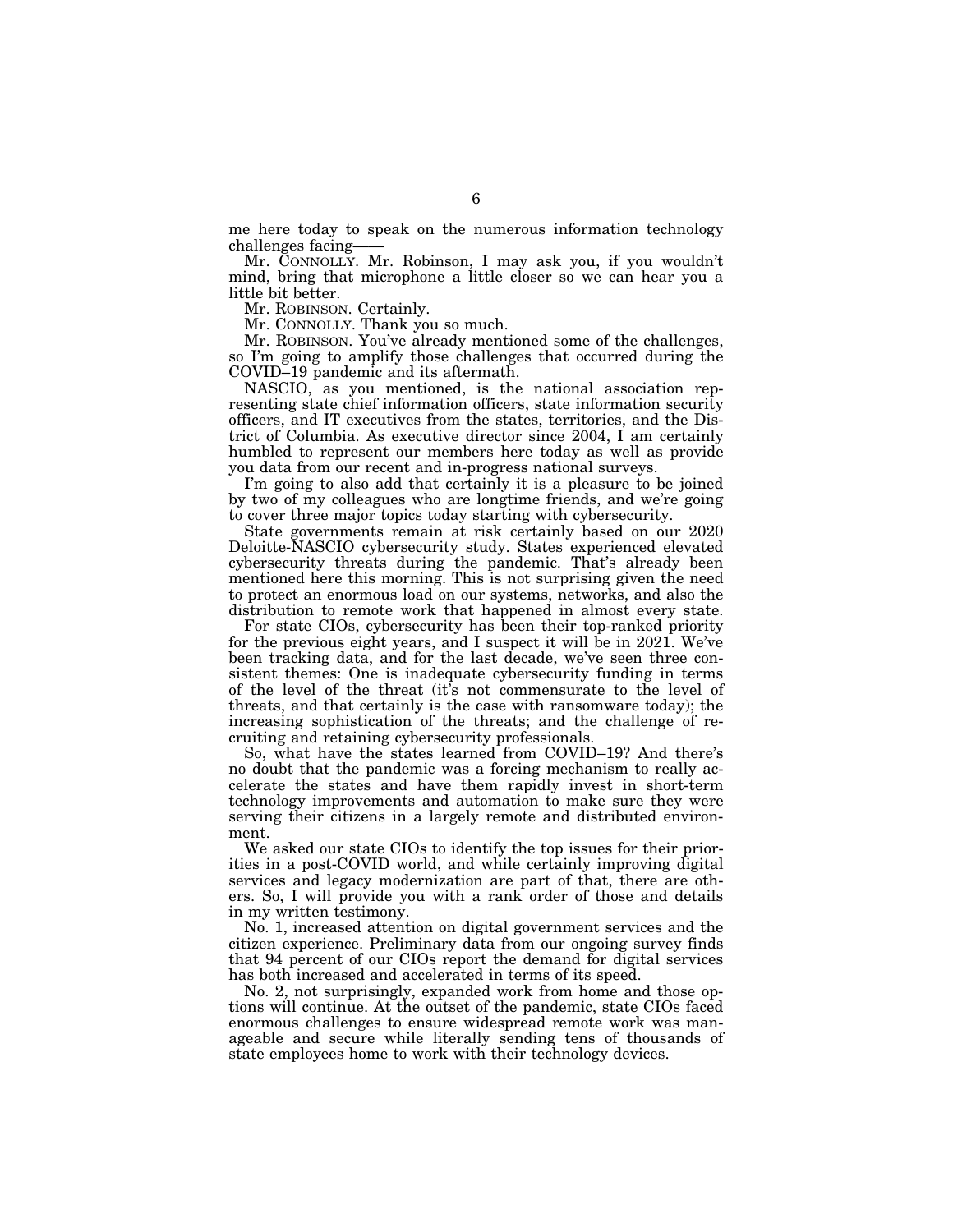Expanded use of collaboration platforms, No. 3, were evidenced here today as we continue to use virtual meeting technology, and we believe that will continue and so do the state CIOs.

Investments in broadband expansion and adoption, No. 4. Again, I don't think this is a surprise. Broadband services were certainly strained during the pandemic and found to be inadequate. The data we have today says 81 percent of our survey state CIOs said that their states will now accelerate the implementation of their broadband strategies because of the demand. They've seen the inadequacy of their statewide infrastructure for serving their citizens.

And, finally, a key topic of our testimony here today, increased investments in legacy modernization. The overwhelming demand for citizen services during the pandemic exposed the fragility of these aging systems. Many of the most significant and critical services were hampered by technology platforms that were not flexible, not scalable, and not adaptable to the need. Based on our preliminary data again, half of the states have noted that they will accelerate modernization initiatives with a greater focus on digital online services.

So, if we look at the state government environment today, it's clear that we have a lot of work to do. There are many complex systems delivering state services that are funded by the Federal Government. The chairman mentioned this. This point cannot be stressed enough, as states are charged with the Federal Government to be the primary agents to deliver critical programs and services to citizens across the country. Many of these IT platforms were built upon legacy and outdated technology that needs remediation, and they remain susceptible to cyber attacks and the overall inability to ensure reliable delivery of services in a timely and secure manner. This is critical.

All state CIOs aspire to have a modern IT environment. States maintain and operate a large and complex array of IT systems that are—have challenges that are similar across all government entities, Federal, state, and local, and these proprietary platforms can no longer support the necessary business needs of state agencies.

So, along with this technical debt, states also face financial and organizational impediments. State CIOs and their agency partners are often unable to get sustained funding from their states for modernization for a necessary multiyear time horizon. Any modernization initiative requires a strong partnership, and NASCIO, in our view, requires that collaboration.

Three recommendations from NASCIO related to IT modernization initiatives to consider today. There are nearly 18.5 million Americans who lack basic access to broadband. As Congress and the Biden administration debate infrastructure legislation, NASCIO strongly urges improvements to this critical part of our digital infrastructure. Accessible broadband is the most fundamentally important tenet of any IT modernization strategy.

No. 2, state and local modernization grant program. In the 116th Congress, NASCIO endorsed the State and Local IT Modernization and Cybersecurity Act, a bipartisan bill introduced by Congressmen Langevin and Gallagher. Importantly, this legislation aimed at creating a modernizing information technology program to sup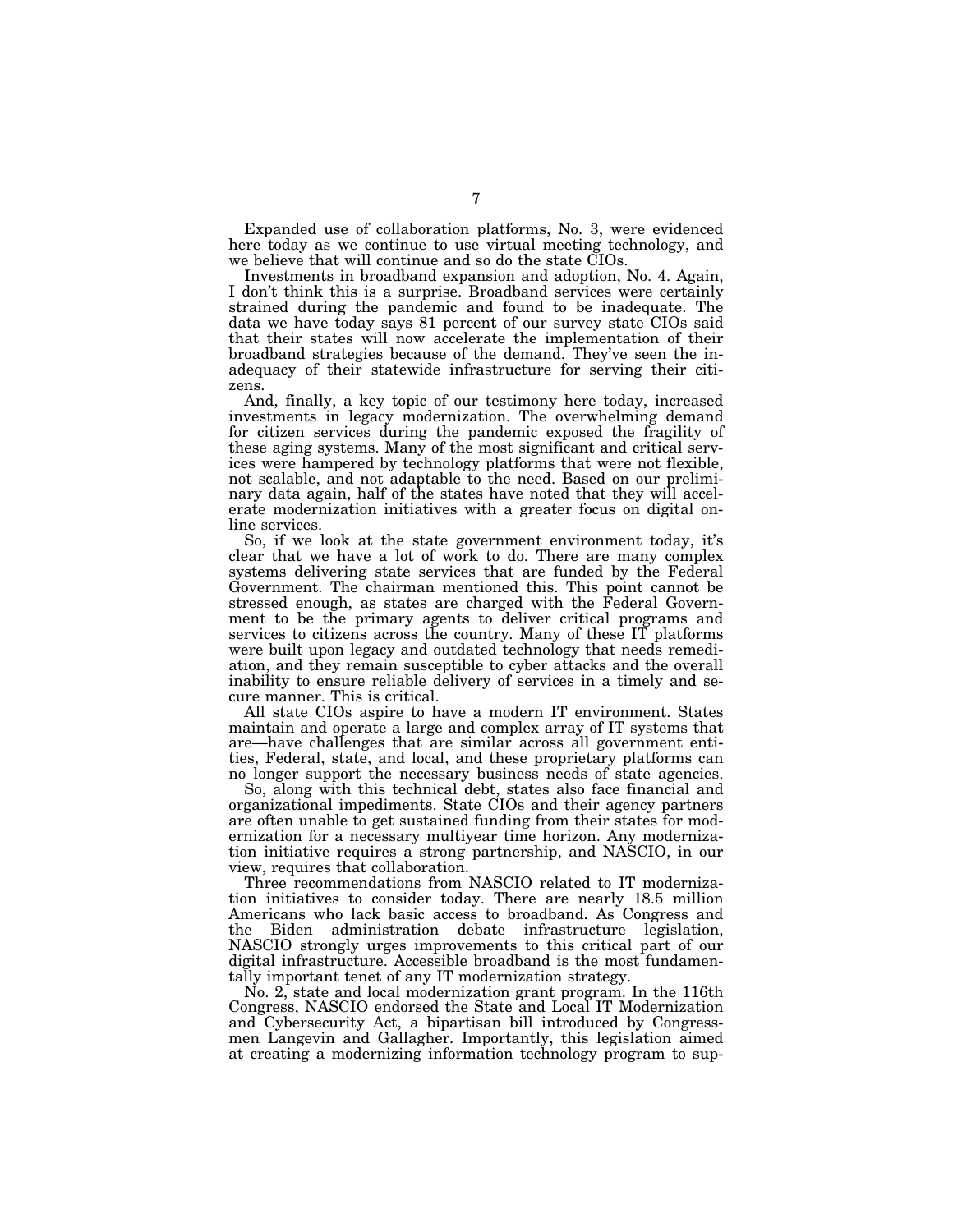port legacy systems to new secure platforms in line with IT modernization strategies outlined by CISA. We think this is critically important, particularly in urging state governments to migrate to cloud services.

And, finally, harmonization of Federal cybersecurity regulations, a long-term advocacy agenda of NASCIO. As state governments continue to implement strategies to improve their IT systems, they are simultaneously looking to achieve cost savings. One area of opportunity for the Federal Government to assist state governments is the further harmonization of Federal cybersecurity regulations.

NASCIO appreciates the bipartisan work of numerous members of this subcommittee who tasked GAO in 2018 to study this issue and issue corresponding recommendations. In fact, in May 2020, GAO did issue this report: ''Selected Federal Agencies Need to Coordinate on Requirements and Assessments of States.'' They found between 49 and 79 percent of Federal agency cybersecurity requirements had conflicting parameters and urged the Federal agencies to collaborate on cybersecurity.

Mr. CONNOLLY. Mr. Robinson, I'm going to have to ask you to end there. We'll explore this further.

Mr. ROBINSON [continuing]. My closing remark, Mr. Chairman. And thank you and Ranking Member Hice for the opportunity to testify today. I know we have lots of questions, so looking forward to answering those.

Mr. CONNOLLY. Thank you so much.

Ms. Renteria. Renteria. Am I pronouncing that right?

Ms. RENTERIA. You got it right. Renteria.

Mr. CONNOLLY. All right. I'm so sorry for that mispronunciation

Ms. RENTERIA. You're good.

Mr. CONNOLLY [continuing]. The first time. Welcome. You're recognized for your five-minute opening statement.

### **STATEMENT OF AMANDA RENTERIA, CHIEF EXECUTIVE OFFICER, CODE FOR AMERICA**

Ms. RENTERIA. Great. Thank you.

And, Chairman Connolly, Ranking Member Hice, members of the subcommittee, and all the staff who helped out to get this conversation together, I really appreciate it, and we at Code for America appreciate being part of this discussion.

Partly-

Mr. CONNOLLY. I'm going to ask you the same thing if I can, please, Amanda, if you wouldn't mind speaking up.

Ms. RENTERIA. Oh, OK.

Mr. CONNOLLY. You're a little soft.

Ms. RENTERIA. All right. Great. We are honored to be here to be part of such an important conversation around empowering state and local governments to be responsive, supportive, and fully serve constituents, especially in moments of crisis.

Let me tell you a bit about Code for America, since I know not everyone here is familiar with that. We are a nonprofit organization that started more than a decade ago with the simple notion of a government by the people, for the people in the digital age.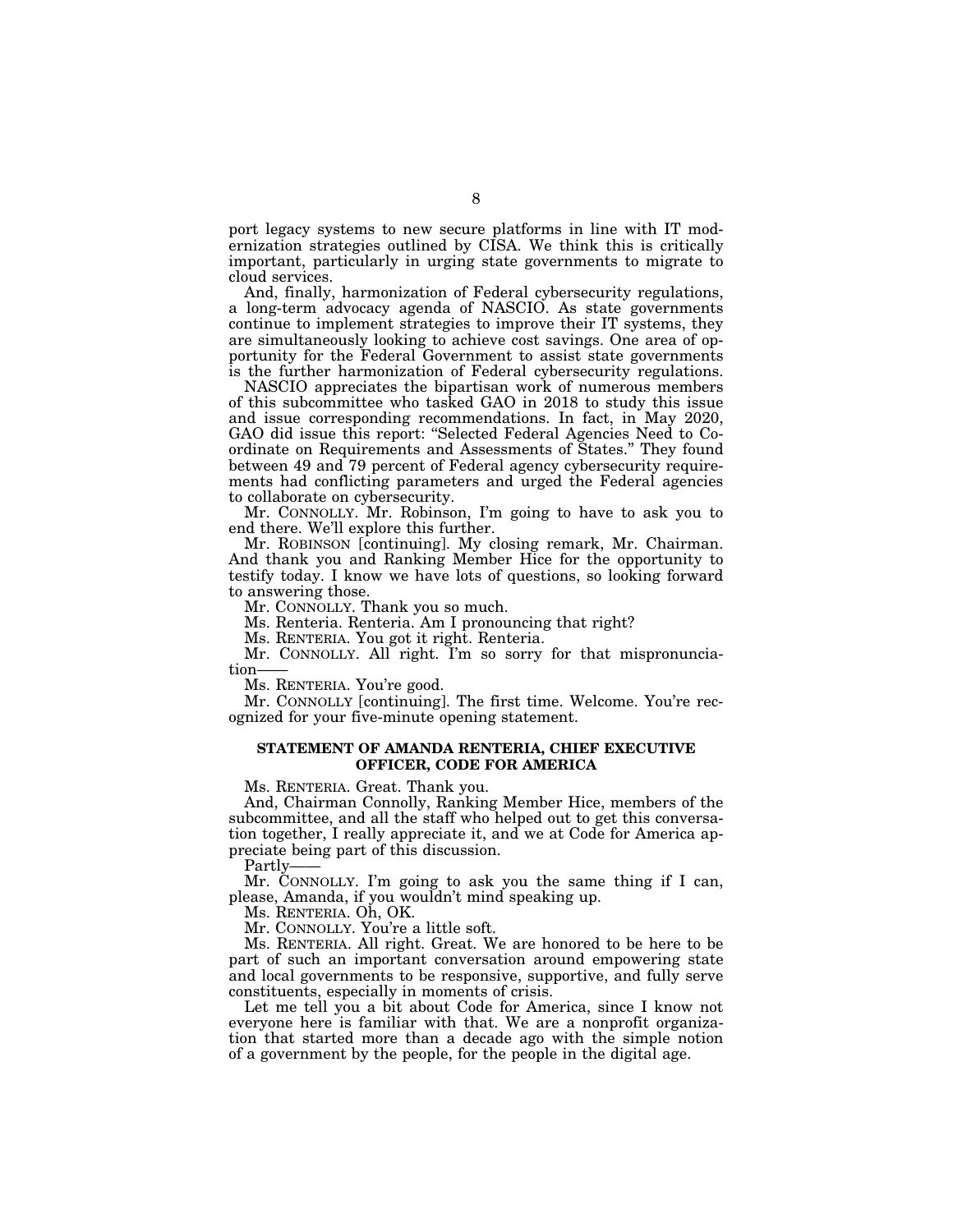We believe government services should be as good as those services we are accustomed to in the private sector and that people-centered technology can help government improve outcomes, reduce costs, and treat everyone with respect and dignity. We work shoulder to shoulder with government to build digital tools and services, change policies and inform policies, and improve programs.

I could give you dozens of examples of how we've partnered with states and local governments over the years with human-centered technology, best practices, and service delivery across the country, but in our brief time together, I want to focus on one particular body of work from just about a year ago.

Last spring, when schools closed essentially overnight, 30 million kids who relied on school lunch programs were immediately cutoff all across the country. As part of the Families First Coronavirus Response Act, as Chairman Connolly mentioned, the government launched a new federally funded pandemic EBT program to help get resources to students and grocery money for their families, but it was up to states to actually implement that.

In theory, states would take that data they would have about students, they'd load it on to debit cards commonly used to distribute food assistance, and they'd mail it to the guardian's address on record. But many states ran into serious challenges with their pandemic EBT programs because of a variety of tech complexities, particularly around data matching.

The local school districts held the data on who was eligible for the lunch programs, while state agencies held the data on parents' or guardians' eligibility in public benefits programs. So, it was very difficult to get a single source of truth on each student, and many ended up in this what we called unidentifiable category due to this data gap.

Plus, you had the unusual challenges around data quality, formatting, and out-of-date contact information that we just heard about from the last witness, and not to mention that there was a lot of work included in this period of time that needed to happen, coordinating with tech vendors. And, of course, everything happened remotely, which is an entirely new system.

We are really fortunate to have had the relationships that we've built across the state with—in our 10-year history and really the experiences of helping states and cities during regional disasters. We were able to step in in that critical moment, our team of data scientists, engineers, researchers, product managers, and client experts, and in record time, we actually consulted on digital services in California, Colorado, Kentucky, Louisiana, Maryland, Minnesota, Mississippi, Utah, Virginia, and Washington. In just a—in a few months, we helped them connect the data, build coordinated processes, and distributed food assistance to families who were hungry.

I can't stress enough how much of an unusual, really multi-state effort there was going on in order to reach kids where they were. And through that what we saw is really what is possible when you put technology and government together to provide lifesaving services to people who need help.

To make this possibility a reality, I want to leave you with three things that we think the government needs to do, and very much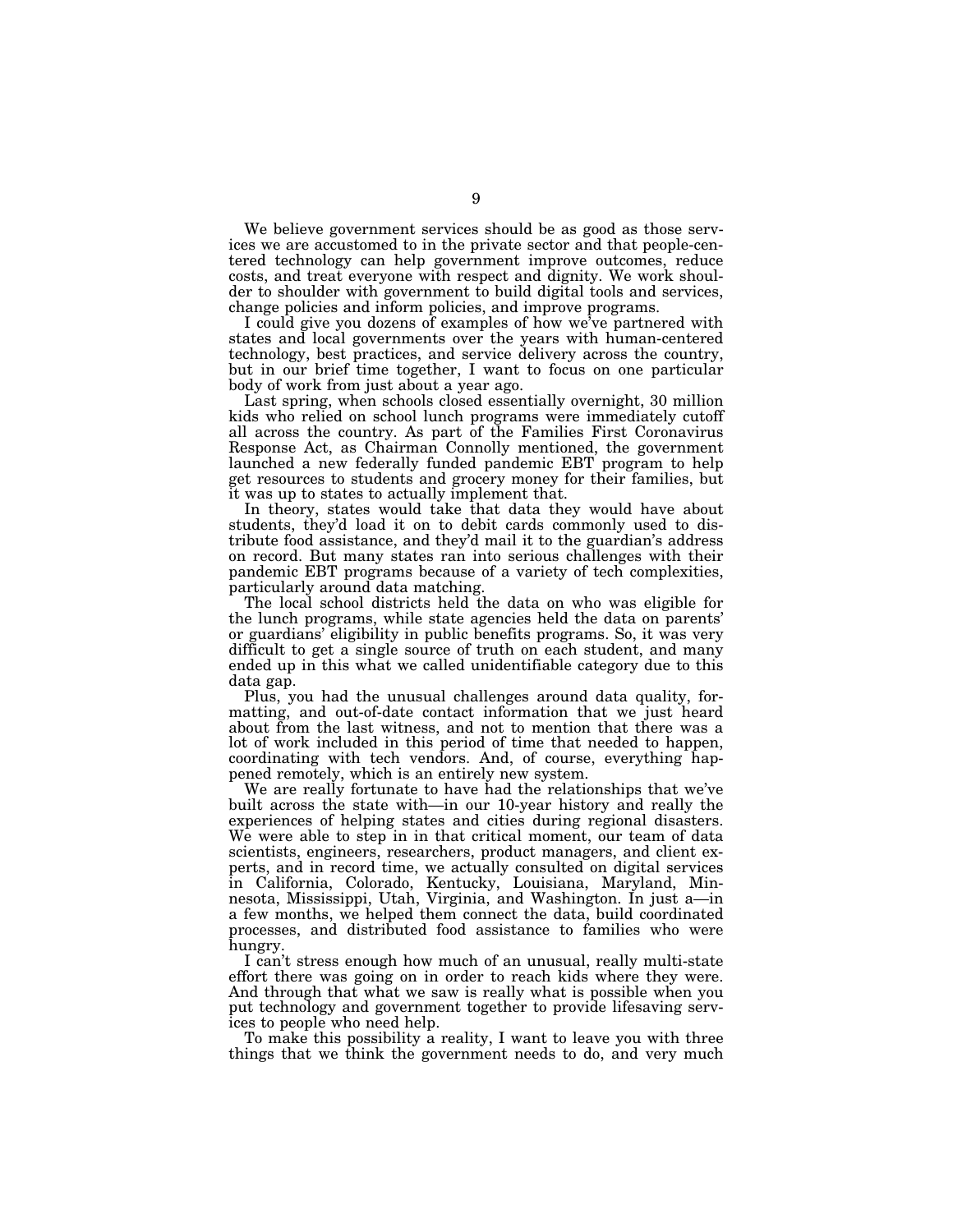you're going to hear a consistent theme, I suspect. But No. 1 is minimize administrative burden and complexity; No. 2, we've got to vastly improve data operations; and No. 3 is empower state and local governments to invest in technology, talent, and capabilities.

I want to remind everybody, because it's still on my mind as we think at Code for America how we can help, but it was just a handful of months ago when all of us saw record breaking numbers of people who were out of work lining up in parking lots in need of food and basic assistance and completely unable to access government services.

For us, the pandemic was a window though into what we have seen for a long time. When crises happen, government systems consistently fail. Too often in these moments they go completely dark. We simply can't allow that to happen in this country. Our government systems must be prepared for a more volatile future and ensure that government really does meet everyone's basic needs, especially in a moment of crisis.

We've always said this at Code for America, so I'll end with this, which is we know that government and technology are the two best levers we have to change people's lives at scale. And as the country right now resets in this post-pandemic environment, we have a once-in-a-generation opportunity to truly transform our systems and build a resilient government that effectively and equitably serves all Americans.

So, I just want to say, I welcome this discussion, and we really look forward to doing what we can in all corners of this country to really help in this effort to modernize, to upgrade, and make sure our systems are ready for whether it's the next crisis or the next disaster or really just functioning every single day. So, thank you very much for having us a part of this conversation.

Mr. CONNOLLY. Thank you so much, and I can't help editorialize your last point. The irony of the subject matter is it's not considered very sexy, and yet every penny this Congress appropriated, which was the unprecedented amount of money—I mean, never in history have we appropriated cumulatively as much money to respond to something as we did in this pandemic, \$5.5 trillion with a T, every penny of its dependent for delivery in IT.

And yet the interest from the press and Members is very limited, and which I think tells us about the scope of the problem we face, Mr. Hice and I, in our evangelical mission in trying to educate and make more aware our colleagues about the importance of the subject matter.

Forgive that editorial comment, but you inspired me, Amanda. Thank you.

Teri Takai, you are recognized for your five minutes.

### **STATEMENT OF TERI M. TAKAI, VICE PRESIDENT, CENTER FOR DIGITAL GOVERNMENT**

Ms. TAKAI. Well, thank you Chairman Connolly, Ranking Member Hice, and the distinguished members of the subcommittee for inviting me today to speak on the challenges the state and local governments face in modernizing their IT systems and digitizing critical services.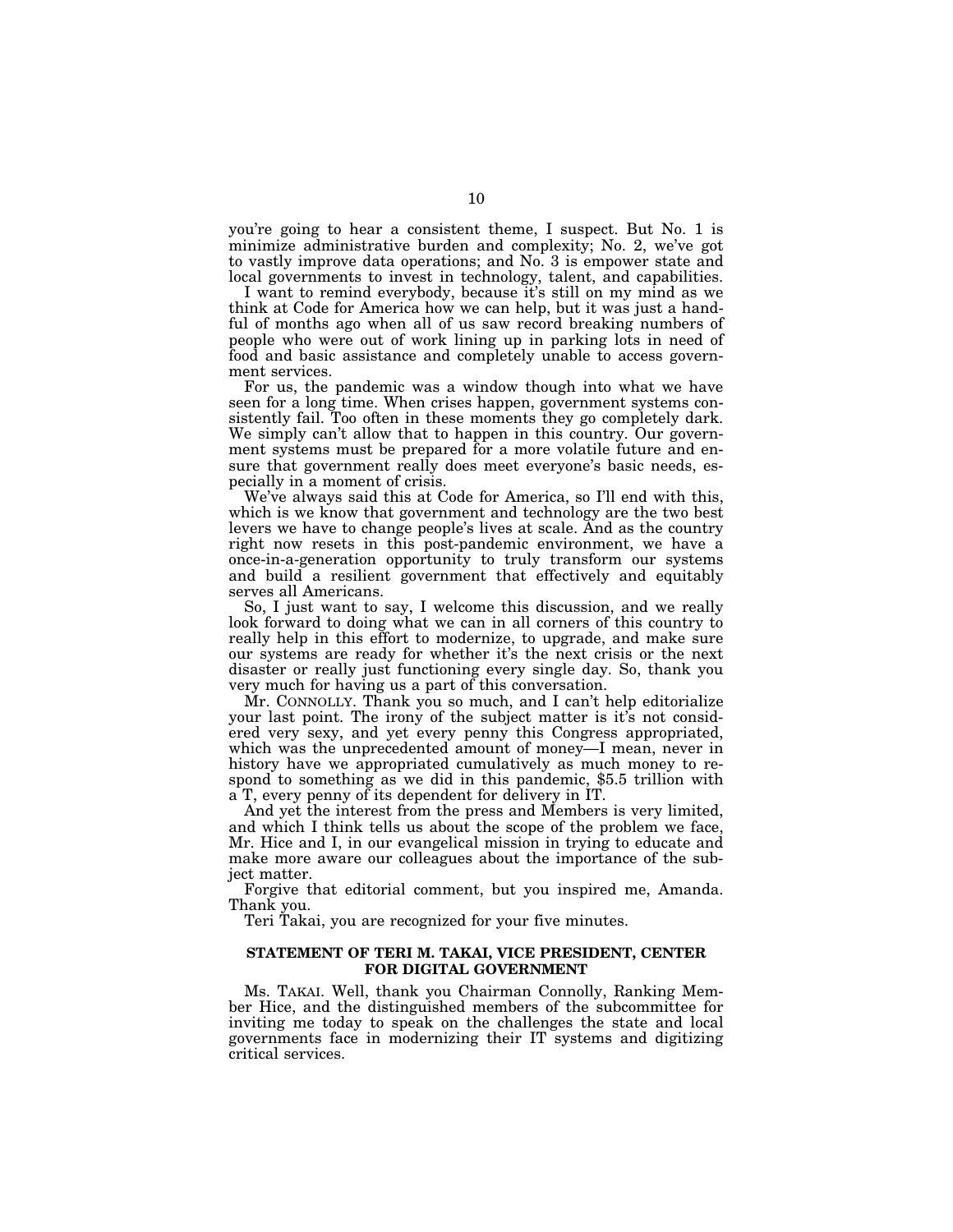The current state of technology services, as Mr. Robinson has already talked about, that state and local governments provide was severely tested during the COVID–19 pandemic. The challenges of providing critical citizen services and information highlighted the technical debt the government faces.

In my current role as the vice president for the Center for Digital Government at e.Republic, I work with state and local governments across the country as they drive the technology in their jurisdictions. As a former state and Federal CIO, as well as having extensive experience in the automotive industry, I'm impressed with the work that the CIOs have done to meet the challenges of the pandemic, but I see the extensive work that lies ahead.

I appreciate this opportunity to support their efforts and to meet the increased requirement to meet expanded digital expectations from our citizens. I'd like to highlight a couple of key areas because I think it's really an area where we tend to go to the technical first and the technology first as we think about how to sustain these efforts.

But I think it is important to note that the key to successful technology modernization is the collaboration between the agencies and departments that deliver essential citizen services and the technology organizations that support them.

Technology alone cannot solve the challenges of providing improved citizen services. It must be a whole-of-government of approach across Federal, state, and local government but also between executive, legislative branches, and agencies and departments within the jurisdiction.

Utilization of technology to improve citizen services requires the examination and review of the underlying processes, roles, and responsibilities. And this will be especially true as government moves to embrace new technologies, like artificial intelligence, machine learning, and remote process automation.

The next key point that I want to make is that the relationship between IT modernization, digital citizen services, and cybersecurity is critical. There's a risk that these three technology efforts will be seen separately and that governments will fund only a portion of what is needed.

The driver for IT modernization is the need for greater digital citizen services that are protected from increasing cyber threats. All three are driven by demands for citizens for improved transparency and services. It is impossible to drive digital transformation without focusing on an overall enterprise approach.

In closing, beyond current relief funds through the continuation of the CARES Act and the American Rescue Plan, there's a need to ensure that the realization of the importance of technology in the operation of government remains a high funding and budget priority for state and local governments.

Moving forward, both the agencies and departments who are dependent on technology and the executive and legislative branches of government must continue to see technology as the infrastructure that runs government as much as roads support transportation. And more than pure infrastructure, technology can be the catalyst to reach citizens where they are and to build trust that all levels of government are truly there to service their needs.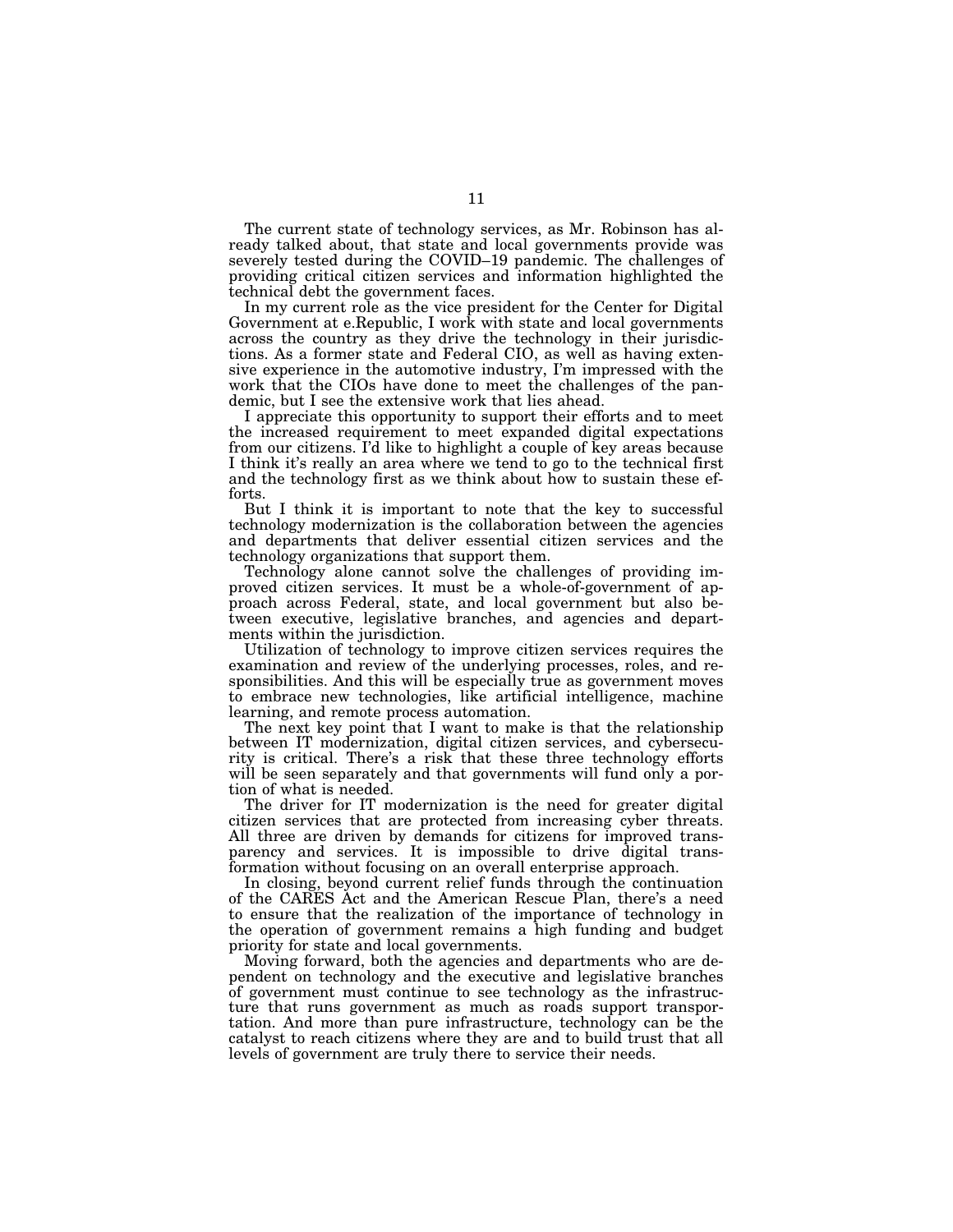I have a number of specifics that I included in my written testimony. I'm happy to speak about any of those today. I really appreciate this opportunity to testify, and I look forward to answering any questions you may have and continuing the discussion. Thank you.

Mr. CONNOLLY. Thank you, Ms. Takai, and I like your whole-ofgovernment approach. I know we're going to want to explore that along with your recommendations.

Last, but by no means least, we're going to hear from Dr. Shark. Dr. Shark, you're recognized for your five minutes.

Mr. SHARK. Thank you, Mr. Chairman. Is my mic on? Yes. Thank you, Mr. Chairman, and thank you, Ranking Member Hice.

Mr. CONNOLLY. You just need to pull that closer to you.

### **STATEMENT OF ALAN R. SHARK, EXECUTIVE DIRECTOR, PUBLIC TECHNOLOGY INSTITUTE (A DIVISION OF COMPTIA).**

Mr. SHARK. I want to thank you for the opportunity to have a conversation with you today. I look forward to the questions, and my formal remarks have been submitted for the record.

I would like to explain the lens in which I see things, which I think is very, very important. I am the executive director of the Public Technology Institute, and what we do is help local governments understand, embrace technology through research, professional development, and leading practices.

We were actually formed in 1976 by the National League of Cities, the National Association of Counties, and the International City County Managers Association. In 2019, we emerged with CompTIA, the Computing Industry Technology Association, and that has been a perfect marriage as they are the ones who are the leading—and now us together—we are the ones who are a leading voice in terms of professional development, certifications, research, and technology across the globe.

My main experience is with local governments. As a professor, as one who heads the technology leadership panel for the National Academy for Public Administration, I have many views, so much of what I'm going to share are those of my own, and, where noted, they're ones that have been endorsed by the organizations of which I represent.

I see some amazing change that is occurring, and I use the word "occurring" because it hasn't stopped. And so, while there's been a lot of frustration with technology where it has failed, where it has not worked, I'm also here to say that there's a lot of good things happening out there.

We witnessed what I call the great pivot. Most of the people I represent are CIOs from cities, counties, townships across the country, and they work 14, 18 hours a day remotely. And they learn things they never thought they would have to ever contemplate like teaching staff, public employees how to use computers, how to compute remotely, things like that, and to make it possible for the business of government to continue for construction, permitting, social services, and information, the ability to schedule things online, to talk to people and maybe even see people online.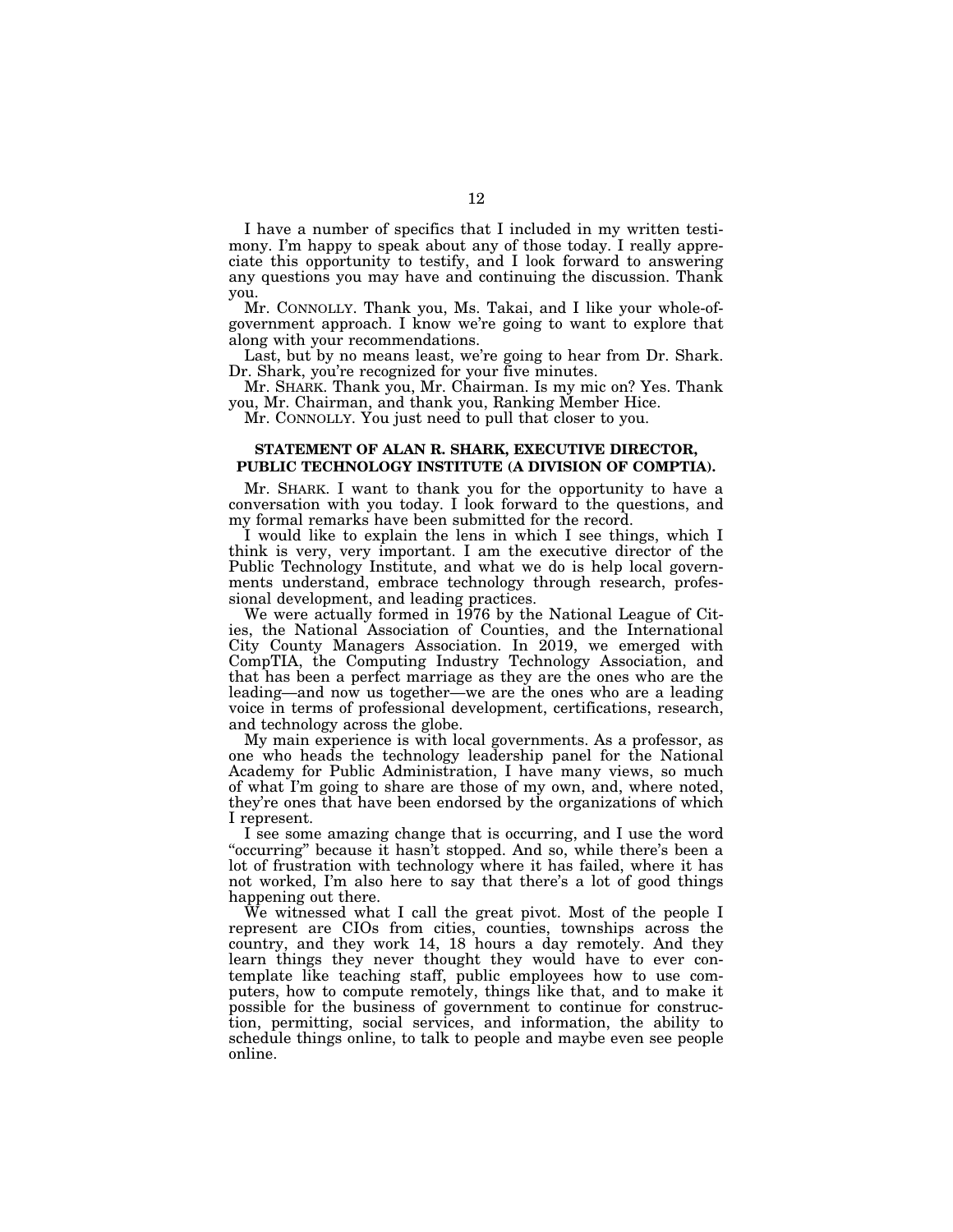This was a technological revolution that came about because there was a major pandemic. We all saw it, and we all reacted appropriately. So, I see a lot of good things. But as pointed out in the opening remarks, it also exposed an awful lot of deficiencies that should be alarming.

This hearing is about what have we learned and what can we do today so that if something like this happened again—by all means, why wouldn't it?—that we are better prepared and that we have taken steps to learn, including some of the issues of funding, totally legit.

And I'm hoping incidentally that some of the technologies that we're seeing coming into the fore will help us, the use of artificial intelligence, the ability to go through these data bases and look for the anomalies, looking for where fraud may occur and do a much better job. This is where technology could really help us.

So, in my comments, I have five areas that I address: IT modernization, the need, also the need for greater agility and resiliency, and I also am a strong believer of intergovernmental cooperation. We need to communicate in a more formal manner between state, local, and Federal agencies.

I am worried about the significant cyber threat that we fall under and the enormous cost to us in terms of loss of business, loss of confidence among our citizens. This is huge. There's an abundant need, and I want to address the last two on the human side. It's not just about technology. Like a mechanic, they have to depend upon the tools of the trade. In today's world, technologists have to depend upon the new tools that are quite different.

We need a lot of help in two areas: abundant need for professional development and certifications aimed at existing staff so they're better able to defend and protect our infrastructure; and, No. 2, actively address manpower shortages requiring more creative approaches to recruitment and retention in IT-related positions. Hence, I'm a strong advocate, as is CompTIA and PTI, of the whole issue of apprenticeships to get people these high-paying jobs where there's high demand.

Mr. Chairman, Mr. Ranking Member, thank you so much. I wanted to stay on time. Mission accomplished.

Mr. CONNOLLY. Thank you, Doctor.

Mr. SHARK. Look forward to the conversation.

Mr. CONNOLLY. You did great. You had three seconds more, so thank you.

We're now going to move to questions.

And, Mr. Lynch, are you there?

Mr. LYNCH. I am. Thank you. Thank you.

Mr. CONNOLLY. So, the gentleman from Massachusetts is recognized for his five minutes of questioning.

Mr. LYNCH. Thank you, Mr. Chairman. This is a great topic and one that I think, as everybody recognizes, the pandemic has really put a spotlight on.

You know, the GAO did a report back in May 2020, and they illustrated in their study that about half to three quarters of the cyber regulations that the Federal Government agencies, such as Social Security, the IRS, the FBI, and I forget one other, but 50 percent to 75 percent of the regulations that the Federal agencies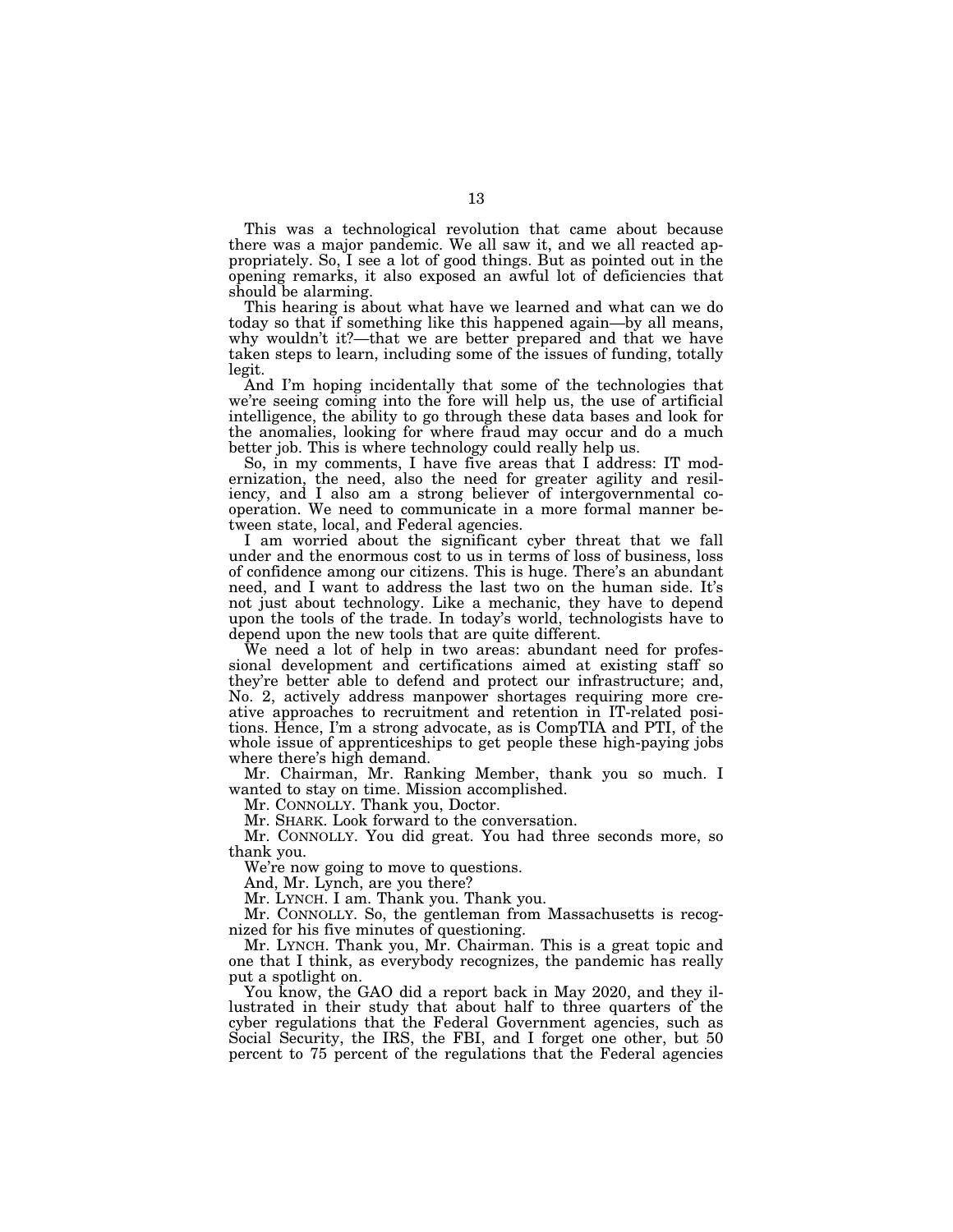give to the states were in conflict with themselves. So, IRS was in conflict with Social Security and so forth.

So, in the midst of trying to keep people's information as secure as possible—and all those agencies have sensitive information going back and forth with the states, I'm just curious if our panelists, and we have an all-star panel here, do you have any recommendations on how we might harmonize the regulatory protocol so that we assist you in protecting that state-to-Federal dialog and exchange of information that is respectful of the privacy and security of that data that belongs to the people that we all represent?

Mr. Shark, I think you probably have some insight into this. All of you should, but why don't we start with you.

Mr. SHARK. Well, as my colleagues have stated, cybersecurity is our No. 1 concern. It comes up through every survey that we do, and it will continue for years to come; in fact, it's been No. 1 for the last 10 years. One of the problems that we see is, again, the lack of support and understanding from more senior public managers in recognizing the need for better modernization of some of the cybersecurity best practices.

We did a survey last year—we do an annual survey of local government cybersecurity programs. And I was surprised, when we asked, ''How engaged are your elected officials with regards to cybersecurity efforts?'' almost 54 percent said ''not engaged.'' And the next category was ''somewhat engaged,'' which was like 24 percent, even with "very engaged." That is a small portion.

And to me, what we see for the professionals that are on the forefront of protecting our infrastructure, our digital infrastructure, we're often lacking the support from those that these people report to. So, there's a real governance issue. There's a communications issue. It may not even be a funding issue as much. If this money is out there, there seems to be a gap in communicating the importance, the need, and where to go for help.

Mr. LYNCH. Well, thank you.

Ms. Renteria, do you have any thoughts?

Ms. RENTERIA. I do. I actually want to validate exactly what you're saying about making sure that we're protecting the data that we get. This is particularly important in low-income communities. So, we launched a program last year, GetYourRefund.org, and what it did is it's a very—it's a simple mobile app to help people through the process of VIP payments, of EITC, of filling out your tax formats.

One of the big barriers to actually people submitting tax forms is their concern about what happens with their data. As a nonprofit, we actually do not, and we're very clear about we do not sell data. We use it for moving over to government partners in order to actually fill out tax forms.

I think one of the things we should be thinking about here is how do we make it very clear to clients, to the customers what we are doing with their data as we move it through. And that's important, particularly as we start to reach out to low-income communities and make sure to bring them into a system that not only welcomes them but treats them with dignity and respect as we take them through the process.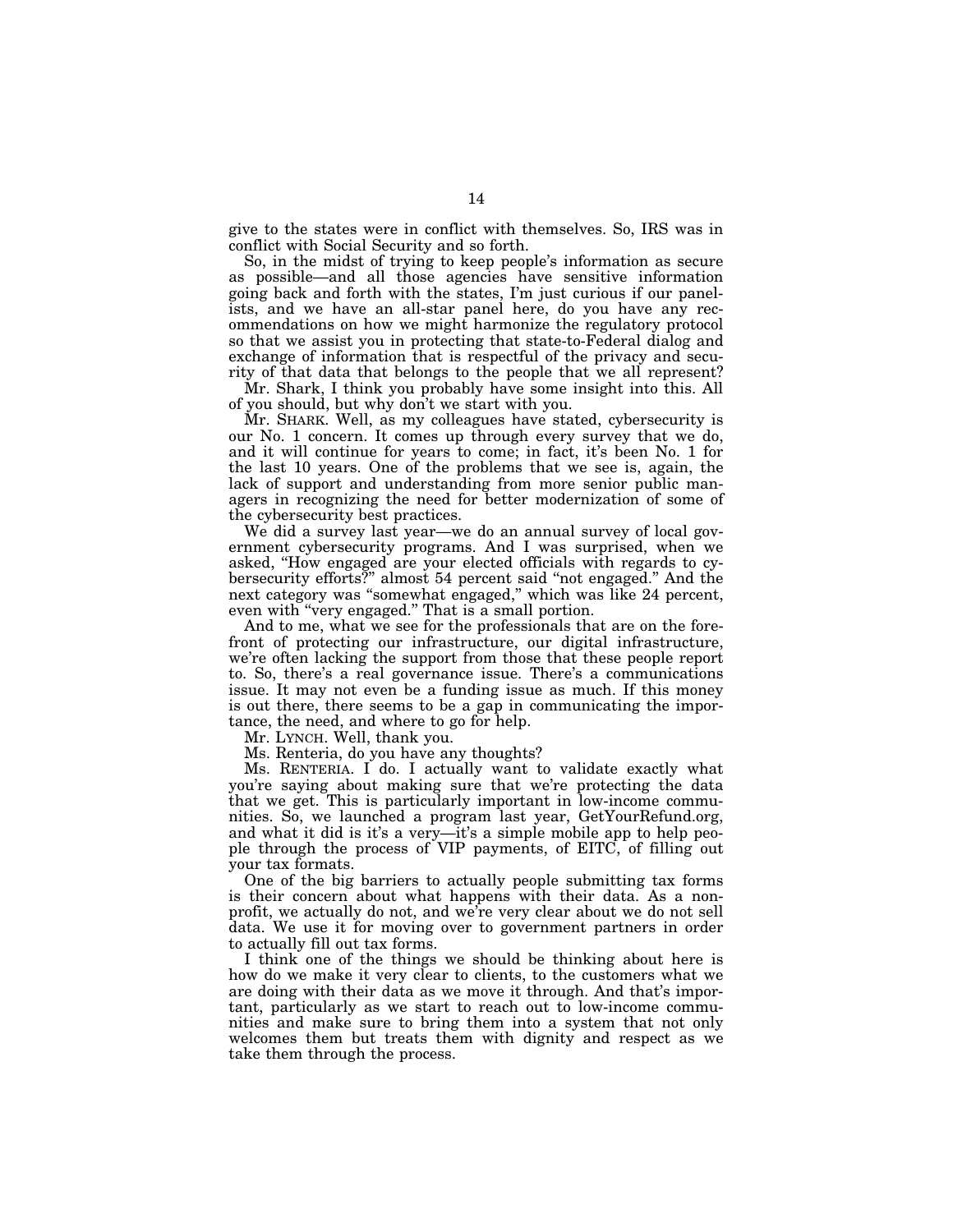Because that trust-building exercise from day—from that first conversation on your app really matters, and making sure that we actually express what we are doing to protect their data is particularly important for low-income, rural communities who feel often forgotten by our programs. So, we do that very explicitly and think more organizations should.

Mr. LYNCH. Thank you.

Ms. Takai, I think you have 20 seconds.

Ms. TAKAI. All right. Let me just give you then some key points. First of all, I totally agree with you. I think it's essential that there's a harmonization because it is a burden, particularly on state but more so on local government, to ensure compliance. That can certainly be any government agency and perhaps DHS in the role that they play.

Second, I think it's important to recognize that the public comment process doesn't actually harmonize. It simply provides a public comment on a particular agency approach.

The third is that it does really require state government and local government input that is heard and recognized.

And I think that, fourth, again, I would repeat, the compliance efforts that state and local government go through are significantly challenging right now.

And the last, I think, I would encourage us to think not just about cybersecurity as cybersecurity but that we also think about data privacy, not only data privacy legislation that's coming out at the Federal Government level but also at the state government level, because there will be a need to harmonize that piece of cybersecurity as well.

Mr. CONNOLLY. Thank you, Ms. Takai.

The gentleman-

Mr. LYNCH. Thank you, Mr. Chairman. I yield back. Thank you for your courtesy.

Mr. CONNOLLY. Well, Mr. Lynch, just before you yield back, I do want to give Mr. Robinson an opportunity to respond if he wishes to your question, and then we'll turn to Mr. Hice.

Mr. LYNCH. Absolutely. Thank you, Mr. Chairman.

Mr. CONNOLLY. Thank you, Mr. Lynch.

Mr. ROBINSON. Thank you, Mr. Chairman.

And thank you, Mr. Lynch, for the question.

It has been a longstanding advocacy opportunity for NASCIO, and we have specific recommendations and work exhaustively with GAO. We applaud their work. They spent over two years in this review and assessment, interviewed 50 state chief information security officers, and also looked at over 600—600—NIS controls that are used by the FBI, IRS, CMS, and Social Security Administration. Those are the four agencies that they looked at.

And what they found, again, as Representative Lynch mentioned, vast duplication and overreaching in terms of the cybersecurity regulations that are imposed upon the states. States agree that these are necessary. They're very prudent to protect the private information of individuals. But, again, they're at the cost of both the overreaching cybersecurity regulations and also the long assessments and audits are[inaudible] of the states. Our recommendation is that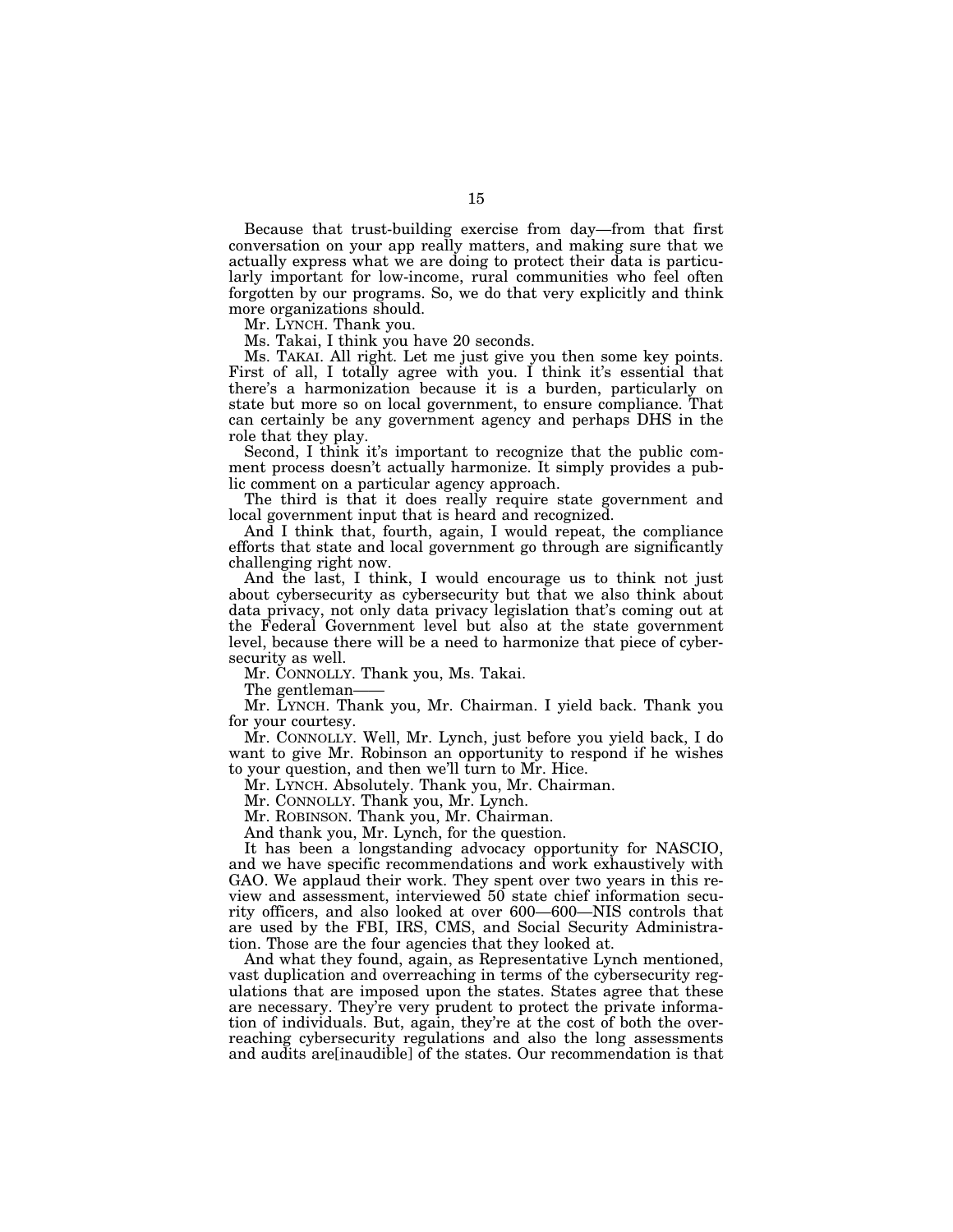Congress empower OMB. OMB is probably the only group that can look at this across all the agencies.

And I certainly concur with the chairman about the need for intergovernmental cooperation. This is a great example of the need for more intergovernmental cooperation and collaboration on examining cybersecurity regulations, harmonizing them, streamlining them, and reducing the cost and burden on the states, which, in fact, would, we believe, result in stronger cybersecurity protection than the mismatch that we have today.

Mr. CONNOLLY. Great point. Thank you.

Mr. Hice, you are recognized for your question.

Mr. HICE. Thank you, Mr. Chairman.

I have probably two primary concerns with state and local information technology systems and then an underlying third concern, if you will, with both of those. First, is their ability or lack thereof to keep up with citizens' demand; second, is their role in preventing or facilitating fraud and fraudulent claims; and then underlying all of that, of course, is the cybersecurity issue, how secure are these systems.

So, Ms. Takai, let me begin with you. Given states, localities, territories, tribal governments, and so forth received some \$500 billion in direct aid during the pandemic at taxpayers' expense, there have been reports of much of those funds being misdirected or directed in places like investing in state parks, for example. Given all that, how appropriate do you think it would be for the Federal Government to offer even more funding for state IT systems at this point?

Ms. TAKAI. I think it's important to not differentiate the current issues around fraud from the cybersecurity issues. I think that now is a time where those two issues have actually come together. It increased the risk for state and local government at all levels, and fraud is one component of that. That's No. 1.

No. 2, I think it's important then that we continue that focus on cybersecurity to ensure that we're actually protecting from some of the challenges that we have had from a fraud perspective.

And, third, clearly, this is on the minds of all state and local CIOs. And for the local CIOs, large jurisdictions have many of the same responsibilities that the state CIOs have, and they are clearly looking at that not only from the standpoint of modernization but also from the standpoint of their overall cybersecurity plan.

Mr. HICE. OK. Thank you. You know, I agree with you. Obviously, we've got to make cybersecurity a huge priority, but, at the same time, we have got to hold states accountable to not wasting taxpayer money. And where it's fraudulently being used or misdirected, not in the ways it should be, I think we have the responsibility to have oversight over that and to call their hand on it.

Mr. Robinson, let me go to you now. Last spring, we saw that many mission-critical IT systems were woefully out of date and incapable of meeting the spike and the demand during the COVID. So, my question is, how confident can we be that states are taking aggressive action now to modernize their systems? Are they doing so?

Mr. HICE. Well, I think we could be confident that it's certainly receiving greater attention. I think the challenge is the magnitude of the change that is going to take place and certainly the nec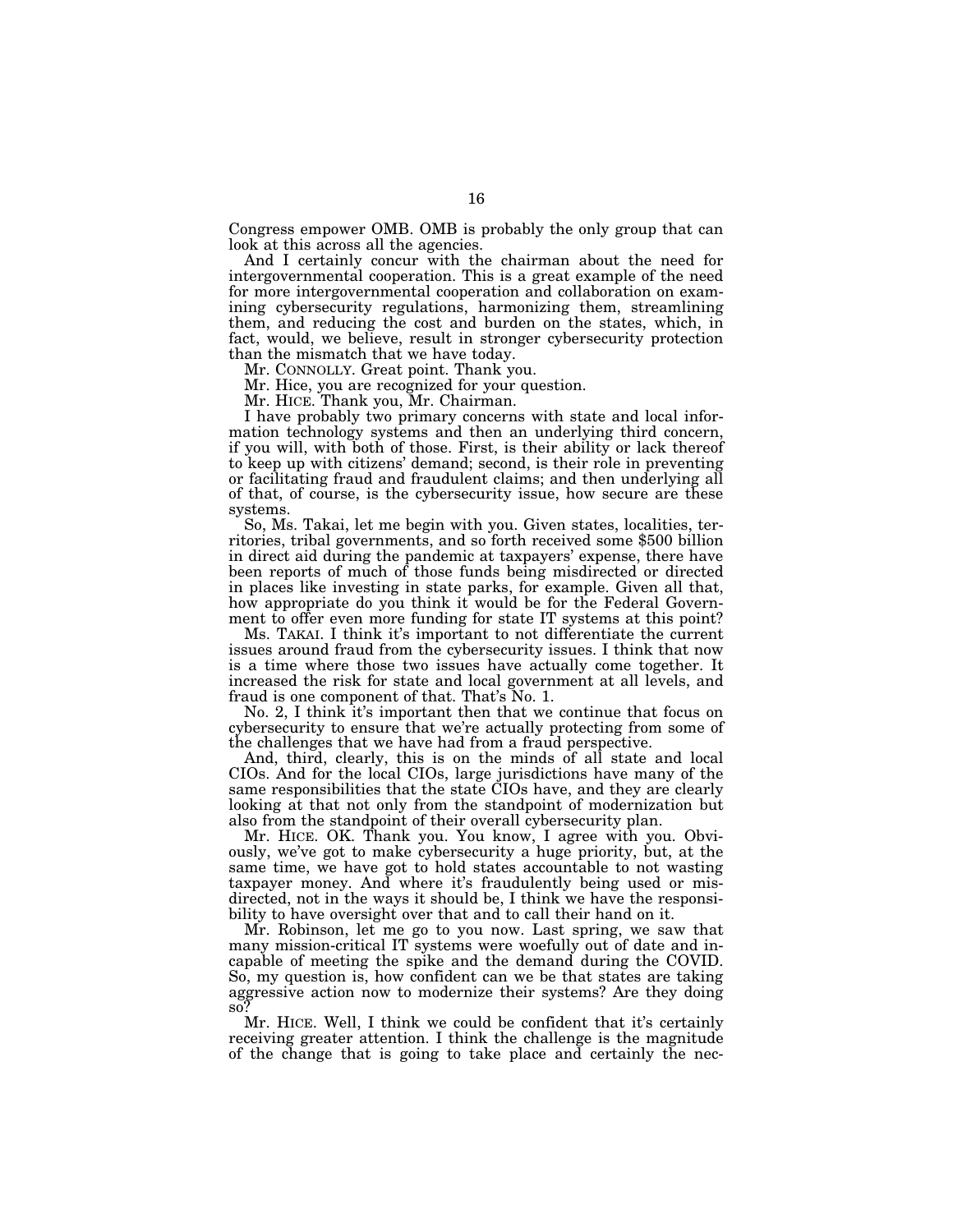essary business process, improvements, or business process redesigns.

So, it's not about the availability of the technology to solve the problem. It's the necessary business process reengineering that has to take place as well as creating more citizen-centric opportunities, and I think that's where there clearly was a gap. The states had not prepared for that kind of magnitude of demand, and they have not scaled their systems.

And I think two things are going to happen in the next couple of years: One is we're going to see the broader adoption and the migration to cloud services so that states can scale and be more flexible with their services; and the second thing is more collaboration with the private sector counterparts that have a number of solutions [inaudible].

That's been the—I think the recipe for success in the number of states that were able to move very quickly was using those resources because the states didn't have the requisite capabilities and disciplines in-house to do that. So, I think we're going to see more of that move to private sector support.

Mr. HICE. Well, we don't want them dragging their feet on all of this, and to some extent there have been. Would you say that states, generally speaking, and I know we've got to be general here, but are they prioritizing IT investments in their budget? Is this something that really is a priority?

Mr. ROBINSON. In certain states, they are, sir, yes. But, again, I think-

Mr. HICE. Can you give an estimate? Like how many state—I mean—and I know it's a rough estimate.

Mr. ROBINSON. Well, yes. Now, based on-I'll speak for our state CIOs, and I prepared that data in my written comments, but, you know, 81 percent of them said that they increased their prioritization on modernization. So, that will give you a good handle on that. That does not mean that the entire state executive, legislative, and judicial branches are in concert with that thinking.

But the state CIOs have the lead on that in the states, and they clearly understand the nature of the problem. And there's no doubt that many of them would note that they lagged those investments, and that's a complex discussion probably for another day about the-

Mr. HICE. Sure.

Mr. ROBINSON [continuing]. Challenges of getting the information technology investments they need.

Mr. HICE. So, steps in the right direction, but we've got a long ways to go. We do.

Mr. ROBINSON. We do, sir.

Mr. HICE. Thank you, Mr. Chairman. I yield.

Mr. CONNOLLY. Do you wish more time? OK. Sure.

The chair now recognizes the gentleman from Maryland, Mr. Raskin, for his questioning.

Jamie, you're on mute. There you go.

Mr. RASKIN. Thank you, Mr. Chairman, and thanks to the witnesses.

You know, even before the pandemic hit, state and local governments were struggling hard to find IT and cybersecurity talent. Ac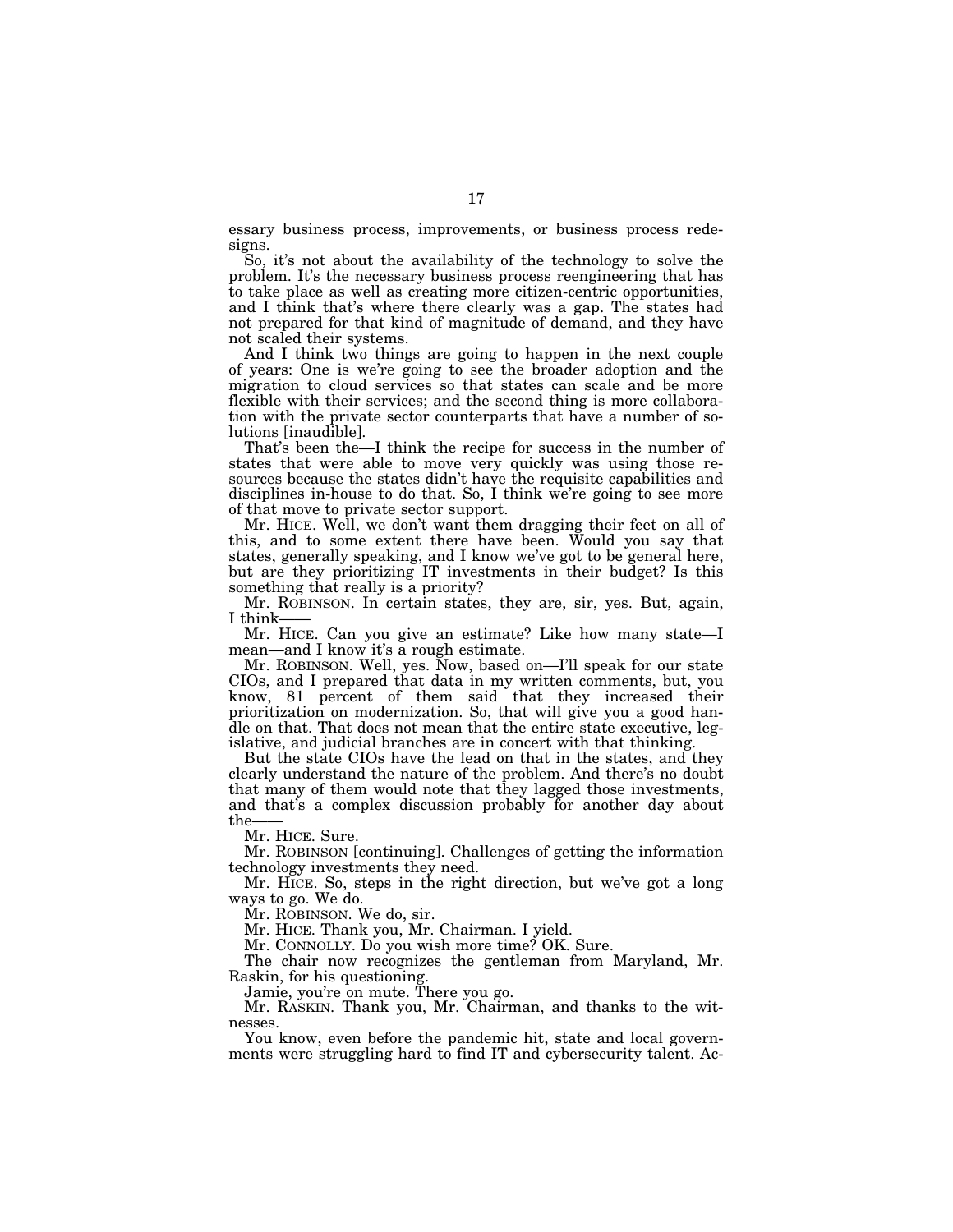cording to the National Association of state CIOs' 2020 annual survey, recruiting and training qualified staff was a main challenge and main priority through this year.

Mr. Robinson, what are the critical competency gaps in the existing state and local IT work force?

Mr. ROBINSON. Yes. Thank you for the question. If we look at the current data, there are at least four. One is, as you already noted, cybersecurity, particularly advanced skills in cybersecurity analytics, predictive analytics, behavioral analytics. It gets to Representative Hice's question around fraud. We believe that that's going to be a critical competency in the future is having those skills. Application development is one, being able to develop and write programs. Cloud maintenance and cloud migration is an area where the states have certainly some challenges.

And then, finally, I would note just user design or citizen-experience design, being able to have capabilities to develop citizen-centric or user-centric websites and capabilities on online services. So, those are probably four of the five top issues to states——

Mr. RASKIN. Well, I appreciate that.

How can the state and local governments find the thousands of IT professionals with the right skills and competencies that are needed?

Mr. ROBINSON. Well, I think certainly from the state perspective, a lot of that has to do with location and the availability of the work force within their jurisdiction. The other has to do with seeking those individuals that have a strong desire to serve in the public. And one of the—we are here talking about a kind of a post-pandemic world. One of the areas that we're seeing some advantages is the states are opening up—they're recruiting outside of their state boundaries. So, that may be a small part of the answer to your question is states being able to actually recruit and then employ individuals in the expertise that don't necessarily live in their state, and so we might find that as a post-COVID–19 benefit is a remote work force.

Mr. RASKIN. Ms. Renteria, but what kind of skills and qualifications are states and local governments looking for when they recruit professionals to deliver digital services to the public?

Ms. RENTERIA. So, one of the things we're really starting to see now is program areas, recognizing that they too need IT. So, largely in state and local governments, what we've seen is people think about IT in sort of the IT help desk or in a department unto itself. We have seen now a different conversation happening in program areas where people are saying, OK, WIC was put online in 2020 for the first time ever, and now there's an encouragement you can go online. That really changes the way program officers and the programs think about IT that is a partner from the very beginning in order to deliver services.

But I do want to say, within the civic tech ecosystem, there has been a number of different groups that have now formed. U.S. of Tech, Tech Talent Project, 18F, and USDS now has a number of different incredible fellows, incredible people who have been in the administration now for two administrations and are out there looking and ready to join and have the kind of experience where they've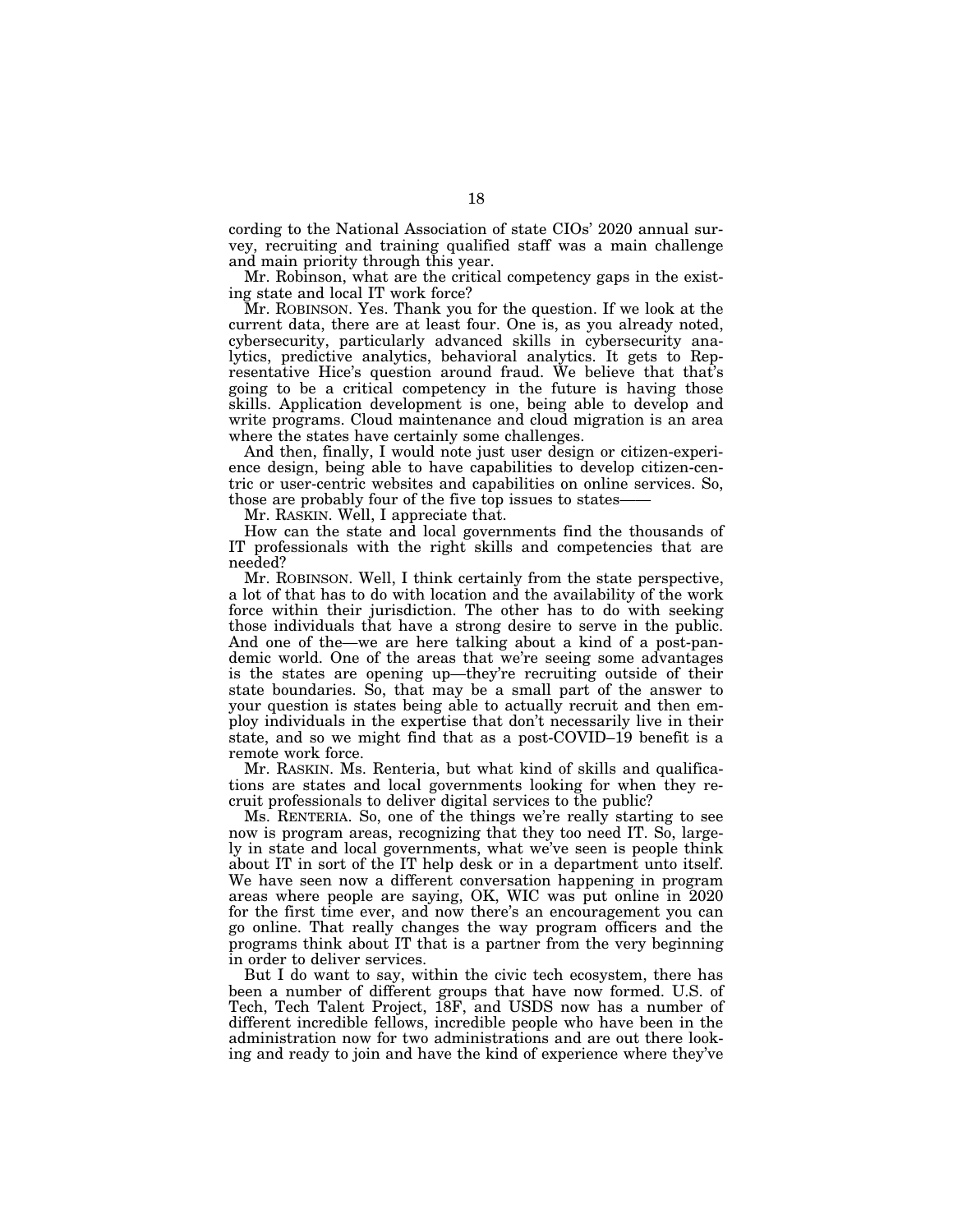been in government, they've been out of government, they've been in the private sector.

I also wanted to mention that at GSA they're forming a digital corps, again, another really very good connection because you have tech folks coming in to get real world experience about how government works. We're also beginning to see a real movement within the civic tech space to make sure lived experience is a part of thinking about tech talent. So, in many of the apprenticeships and fellowships now, not only do you bring in somebody that has the tech tools but somebody that's actually experienced what it is like to apply for food assistance or not have housing. And what we have seen from that is when you combine lived experience with tech talent, it is really bringing state and local government up to a whole new level. But we can't do it fast enough, and that is really the point here is we need tech talent of all sorts in all different areas to bring that kind of up-leveling.

So, if I could just say one last thing, if you think about just Federal employees, six percent of Federal employees are 30 or under. If you think of a new digital native world, we need to make sure that we are really reaching out-

Mr. RASKIN. Along those lines, I noted in the NASCIO report— I don't know if that's how you pronounce the acronym, but, in any event, that report that I looked at—that there was an emphasis in this trying to recruit and training a new generation also on diversity and equity and inclusion. And is that going to be part of the solution?

Ms. RENTERIA. Absolutely, it must be. If you are trying to serve a more diverse environment, what we've seen in a lot of our programs is a lot of these low-income programs particularly have left out certain communities, Black, Latino, indigenous, rural communities, and we've got to start bringing in the lived experience to be able to reach those communities, and those are the perspectives that really get to how to access, right, how to help people access the benefits that are there for them.

Mr. RASKIN. Thank you.

I yield back, Mr. Chairman.

Mr. CONNOLLY. Well, before you yield back, I want to give the other members of the panel who have not responded to your query an opportunity to do so if they wish.

Ms. Takai?

Ms. TAKAI. Thank you.

I think that they've covered it. The one thing that I would add is that the demand that government is seeing is part of a national demand for more science technology education programs, particularly amongst those that are and would be considered in the diversity areas. I know that I participate, I'm sure Amanda does, in a lot of women-in-technology programs.

So, I think that, you know, we have to look at the context of government in the context of needing more technology skills across the board and also making sure that, as we're doing that, you know, we're considering the diversity and inclusion and equity part of making sure that they're a part of that skill set.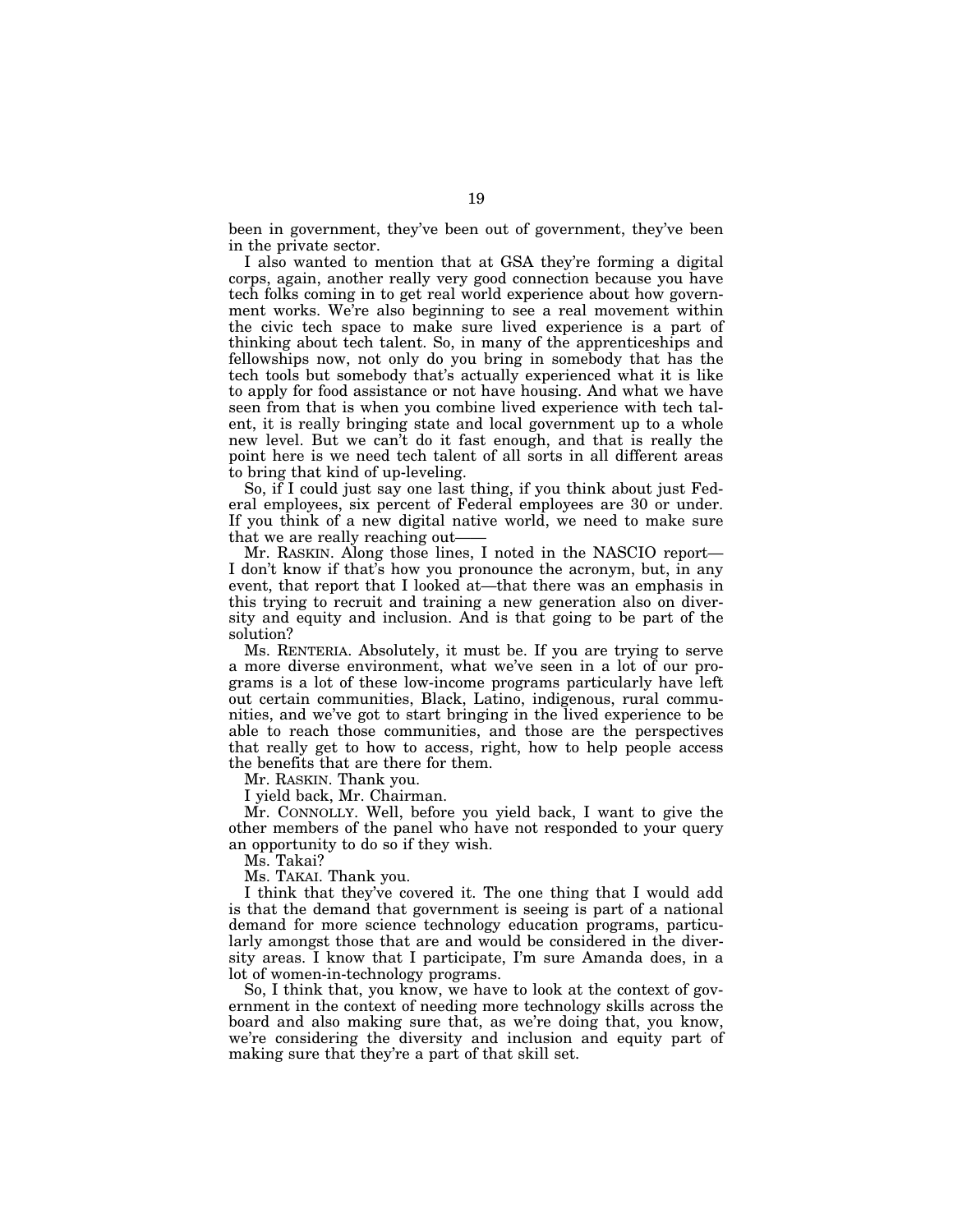Mr. CONNOLLY. I'm going to give Mr. Shark, Dr. Shark, the opportunity to respond. And, Mr. Keller, certainly extend the same courtesy to you if you wish it.

Dr. SHARK.

Mr. SHARK. Thank you, Mr. Chairman.

I just want to add a few things. Everything that has been said I agree with. I mean, the skill sets we're aware of, but as Teri said, the shortage of technology professionals is really a problem across the Nation in all sectors. In particular, though, with government and even local government, it's even more stressful in the sense that we can't compete with the private sector. So, very often we're losing some very, very good people, and we have to find better ways to provide incentives to keep those good people, let alone bring in new people.

So it's kind of, like, two parts of that. Now, we have, at CompTIA, have devoted a whole area, a whole division with women in tech, bringing in more apprenticeships, bringing in more inclusion, diversity, developing some more outreach and philanthropic kind of activities, and I think that has to continue.

Let me go a step further. We need to incentivize people in government. We have to make folks feel good, and that's why I think perhaps having kind of a digital service corps within local governments could be a help and a jump start, and I think that's reflected in current legislation that's being proposed. I would welcome that. We need a jump start. We have a problem. We have to address it fairly quickly, and then we have to worry about keeping people up to date.

This is changing so rapidly. Imagine flying an airplane, getting your tax prepared by someone who is not certified or recertified. So, having training is terrific. Being constantly retrained—and this is where certifications are important. They're not required. You are required if you're a CPA. You're required if you're a pilot or a lawyer. You're not required if you're a technology individual, and yet you have all of this personal information; you have so much sensitive information at stake. I'm a strong proponent in continuing education.

Mr. CONNOLLY. Great point. Thank you so much.

Mr. Keller.

Mr. KELLER. Thank you, Mr. Chairman.

Now that the United States has started to fully reopen, we need to start examining institutions that have been changed forever by the COVID–19 pandemic. Moving to a post-pandemic environment, one of these issues is the security of our IT infrastructure and the relationship between the private sector, state, local, and Federal authorities.

A study by the National Association of State Chief Information Officers shows that most States allocate less than three percent of their budget to cybersecurity, while financial services companies allocate almost 11 percent. As a result, states' IT infrastructure is often susceptible to waste, fraud, and abuse.

A question for Mr. Robinson. Based on your organization's report and your experience, have you noticed a disparity between public and private sector cybersecurity readiness?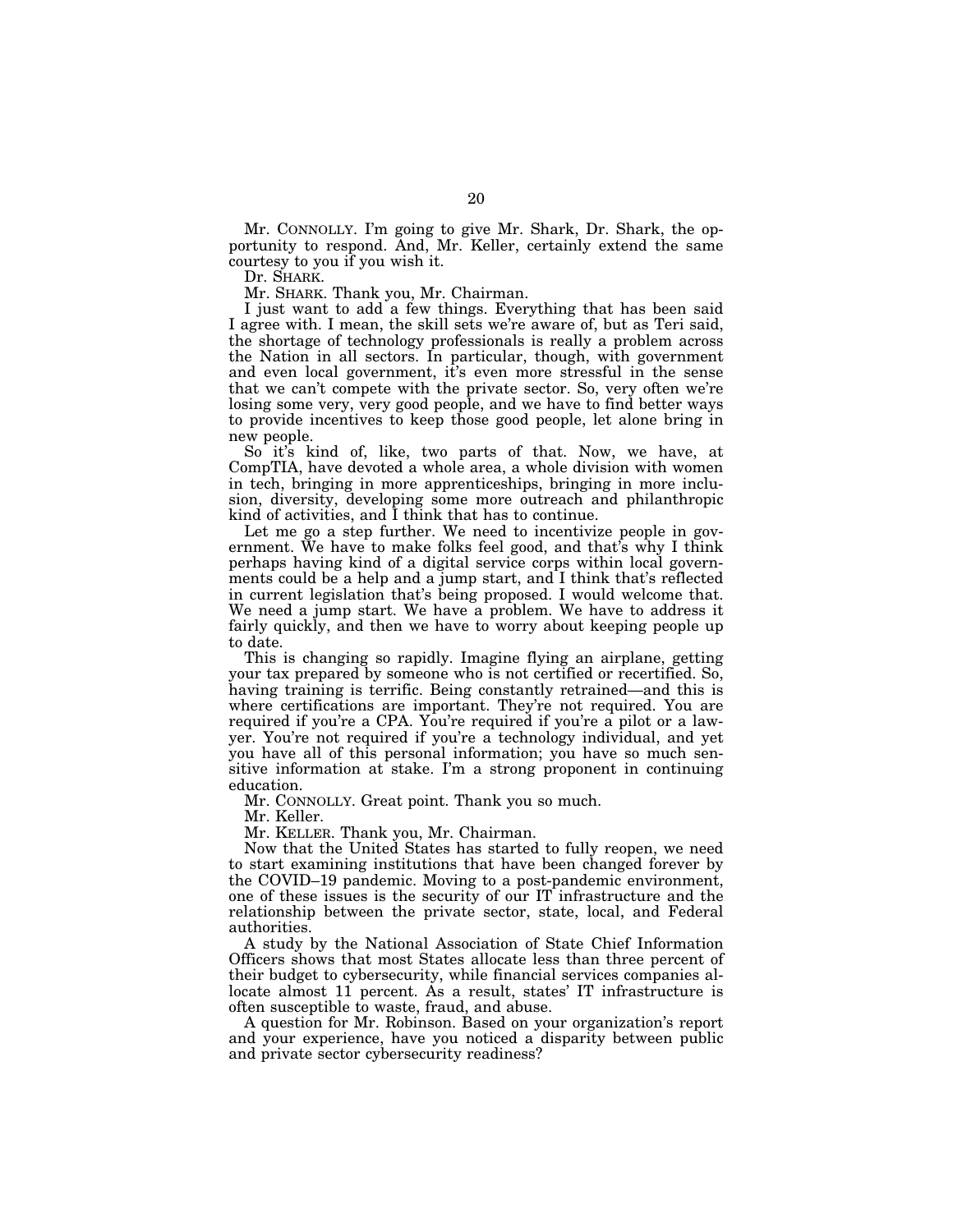Mr. ROBINSON. Mr. Keller, I have certainly noticed a discrepancy in the amount of funding and the amount of executive attention on the topic of cybersecurity. Our message is that cybersecurity is a business risk to the continuity of government. I think where we see the great disparity between the public and private sector institutions is that many private companies, their executive officers and their board and leadership has now recognized that cybersecurity is a business risk to the continuity of their business.

I don't think we've gotten that message through to the leadership at state and local governments and in a general way. There are certainly individuals that have championed that, but, quite frankly, I think we have a long way to go to get that message in terms of the need to understand that. And with that would come the commensurate support and funding, so there is a gap.

I believe the states are doing a surprisingly excellent job protecting their systems and their data given the constraints that they're operating under today, and I think that's evident in some of the numbers that you're seeing in terms of the lack of successful attacks.

So, I think that's the challenge right now is essentially advancing the capabilities and disciplines of the states, but it's not just about additional funding. There's a lot more that has to happen.

Mr. KELLER. You just answered the question I was going to ask. Is it all funding or does it really come to the culture in which the emphasis is put on it?

Mr. ROBINSON. No. It's the culture. I think states—you know we recognize that there might be actually requisite funding embedded in the state agencies that could be used at an enterprise level, and that's been one of our messages is let's make sure that we have a very strong assessment of the posture of state governments before we spend additional dollars.

Mr. KELLER. OK. Because, you know, I go into that and say how can Congress best work with states and localities to invest in cybersecurity infrastructure, to prevent more waste and fraud in the future, and I think some of that probably comes back to what you were saying as far as, would you say some of that is the leadership?

Mr. ROBINSON. Right. We have advocated for additional dedicated cybersecurity grant program for state and local governments because we believe it's a collaboration. Local governments have less resources. Part of that is simply because of the symbiotic relationship between the states and their Federal counterparts. The state agencies are delivering services on behalf of the Federal Government. And that's why we believe that funding should assist them, and it hasn't come to fruition for the past several years. So, we will continue to advocate for that type of cybersecurity funding grant program.

Mr. KELLER. I appreciate that.

And since 2003, the GAO reported that the Federal Government has made over \$1.9 trillion in improper payments. This estimate does not include the reported \$1.6 trillion in Fiscal Year 2020 budget expenditures. Agencies prior to COVID–19 had difficulties identifying where they were making improper payments. For example, the Department of Defense Office of Inspector General reported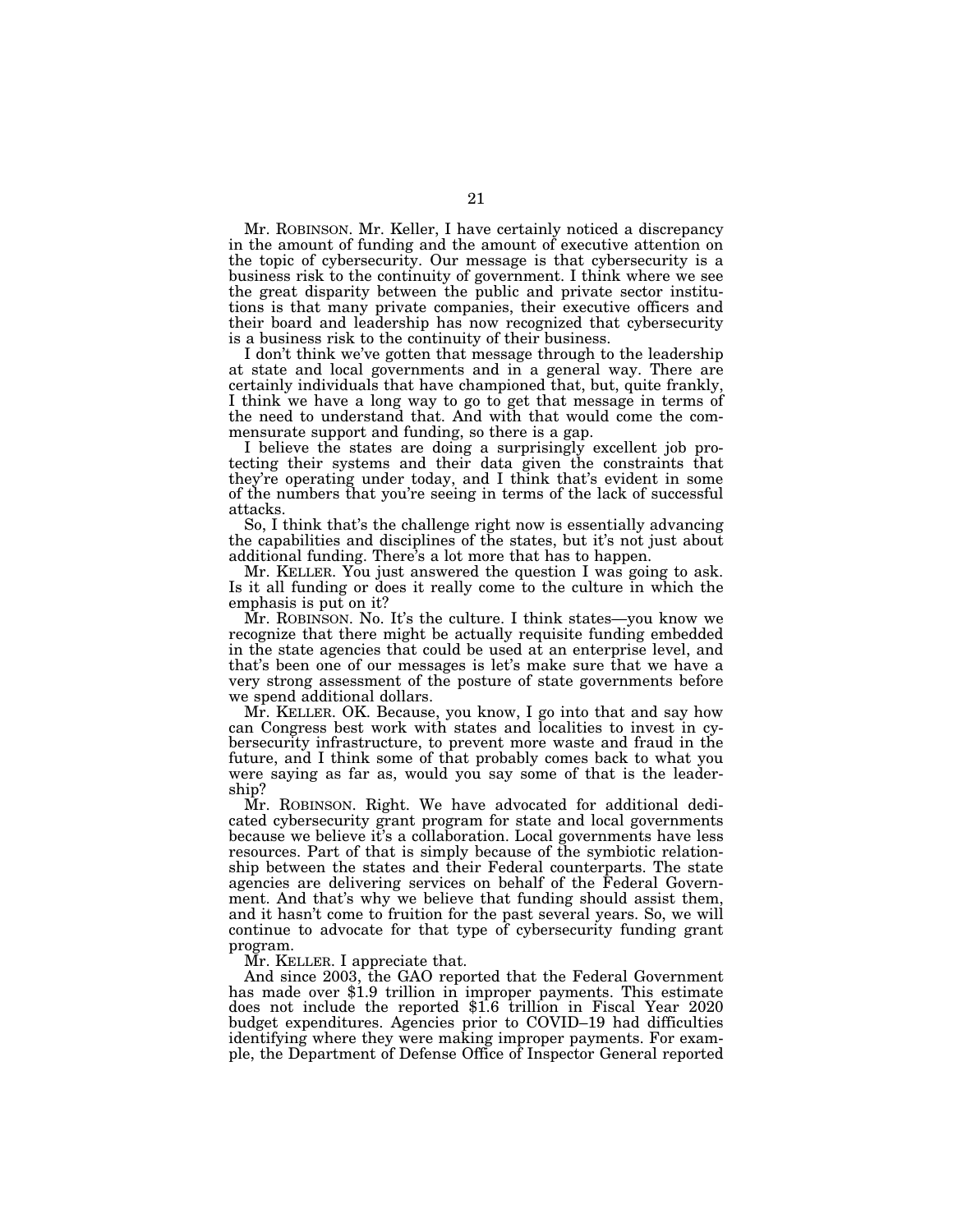in May 2020 that the DOD did not publish reliable improper payment estimates for five of its eight programs and did not meet its improper payment reduction targets.

So, again, Mr. Robinson, I guess what I would say is, what do you believe are the most significant challenges to identifying these kinds of losses? And what can Congress do to ensure more transparency from the agencies?

Mr. ROBINSON. Two things, Representative Keller.

One, states only in recent months have they invested in advanced analytics and automated fraud detection services. So, I think they would all recognize that they had not prepared for something as extreme as the pandemic when it came to the magnitude of, you know, basically the volume and velocity of those requests coming in, and they didn't have the capabilities upfront to do predictive analytics to stop the fraud.

And the second part of that I think is critical, which really aligns with digital government services, is a stronger digital identity program across the states. So, we have about 14 states today that have embarked on citizen digital identity programs. We need to have all of the states. That's probably, if you look at their cybersecurity agenda, one of their top issues is how do we create a secure digital identity program for our constituents so we will know who's on the other side of that request when it's an online service, unemployment, all the things you mentioned in terms of fraud. Again, that doesn't exist in the majority of states today, so—but they are—they have a plan on their agenda.

So, we think that's an important part of two acts: reducing fraud and also improving the citizen service experience.

Mr. KELLER. Thank you. I appreciate that.

And I yield back.

Mr. CONNOLLY. Thank you, Mr. Keller. And let me just say to you improper payments is something that has long had my attention, and our subcommittee has a long history of trying to address it. I certainly would welcome the opportunity to collaborate on a legislative strategy at trying to reduce that number. A good chunk of it is Medicare fraud, but some of it is our IT systems just—you know, someone is getting something who is ineligible but they show up as eligible, because we're not getting it right in the IT identification or whatever it might be.

So, I do think that's something certainly we could help reduce, and I think the subcommittee has done some groundbreaking work in identifying the problem. Now, hopefully, we can try and address it. So, I would be glad to collaborate with you and Mr. Hice trying to find-

Mr. KELLER. I would welcome that because we talk about improper payments. That would ensure that the help gets to the people who need it the most.

Mr. CONNOLLY. Exactly, exactly. Thank you so much.

The gentleman from California, Mr. Khanna, welcome.

Mr. KHANNA. Thank you, Mr. Chair. Thank you for your leadership in convening yet another important hearing.

One of the things that I find perplexing is our Federal Government basically invented the internet. I mean, at DARPA you had, Vint Cerf there who came up with the TCP and IP protocols that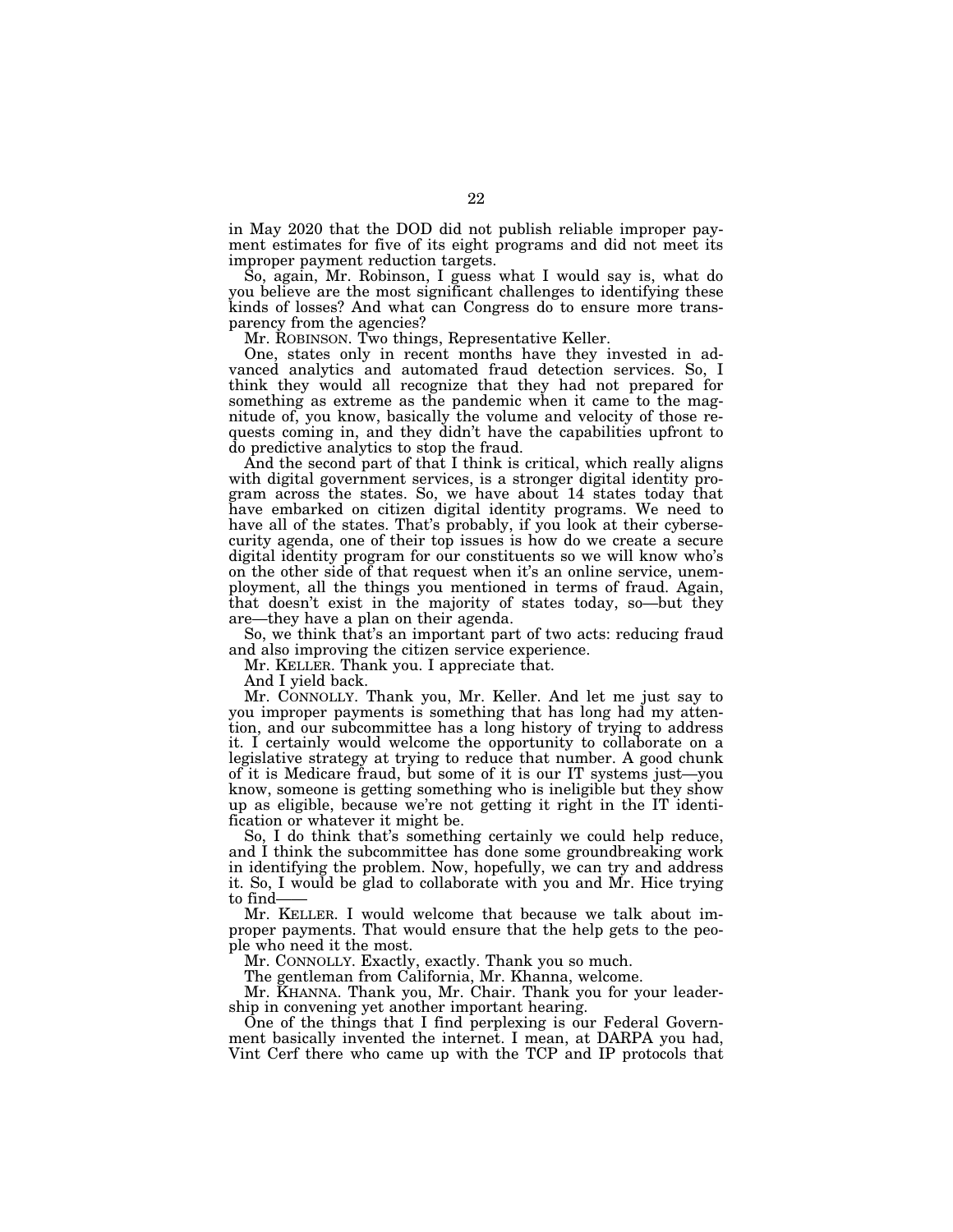allowed for communication to and from computers basically as a military application that then goes on to become the internet that we use in the United States and around the world.

And despite this sort of history of having government be the facilitator of the internet, we have seen the public sector, both the Federal Government and the state government, lag the private sector in actually the application of IT today. Obviously, there are a large number of issues in the Federal Government, but, Mr. Robinson, I wanted to get your perspective on why do you think that states with their enormous budgets—maybe it's a budgetary issue, but they do have more budgets than most private companies. Why is it that they lag what an above-average private sector company does in terms of IT services?

Mr. ROBINSON. A complex question, Representative, and lots of dimensions to that.

The technology exists to make that happen. I believe there's a number of issues: One is certainly the organizational and cultural resistance to change in some cases. The lack of project oversight and governance, the lack of an enterprise roadmap, it's often done individually by agencies, and I think that's a problem. So, having strong leadership at the executive branch to kind of drive an enterprise approach, common standards, common approaches, and so, you know, the resources may be there, but I think being organized to succeed is a challenge at the state and local level when it comes to delivering those online services.

We have a number of states that have been recognized I think for their excellent service delivery to their citizens, and I think if you look at what are the common patterns of success among those, a lot of it has to do with leadership, governance, project oversight, the imposition of standards across the agencies.

So, we have examined those over a number of years and find some fairly common patterns. But, again, there isn't a lack of technology that prevents state and local governments from delivering on the promise of widespread digital government to their citizens.

Mr. KHANNA. I have one more question, but did any other panelists—I saw some folks shaking their heads or gesturing. Did anyone else want to comment on that?

OK. Then I'll ask my next question.

One of the challenges I have noticed is the lack of thought on design. You know, I represent Silicon Valley, and I think people don't appreciate that a lot of the successful companies put so much emphasis on design, more than technical competence. In fact, Steve Jobs famously talked about how a graphic design class was the most important class that he took, and Airbnb's success was largely a success not simply of engineering but of design.

If you go to some of these websites—and, you know, this was the case in the Federal website when COVID started—you know, there are 50 different links, and people are totally confused about how to actually navigate the things for their own convenience.

Is there a focus, Mr. Robinson, and then if anyone else wants to weigh in, on the design aspect in making sure that these things are first and foremost with the customer in mind?

Mr. ROBINSON. I'll speak very quickly on behalf of the states. Yes, based on our recent evidence, particularly during COVID, that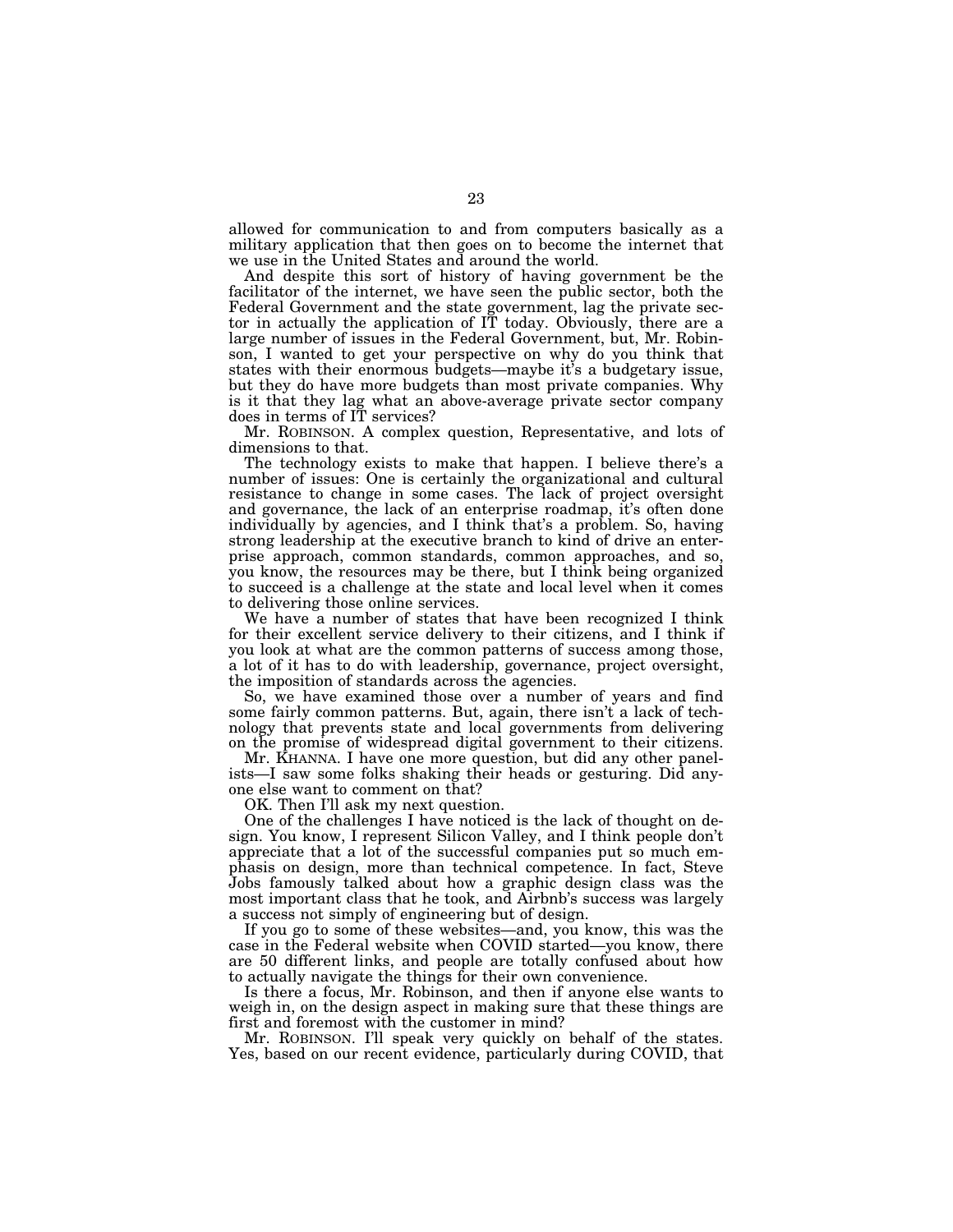came to light as the lack of the design of citizen-centric or a strong user experience. Many states are creating digital services teams and bringing those teams to bear on those issues. But, you're right, there has been challenges in that space across states and local governments, and so certainly my colleagues can respond to that from their perspective.

Ms. RENTERIA. I would love to jump in.

And thank you so much for that question because it's exactly what we have focused on at Code for America and our food assistance program. In fact, it started with seeing lines outside Social Services on Mission Street and recognizing what is going on; there's something not quite right with that process. And so we do with our—with the clients we work with, with the governments we work with, we actually take them on a journey, walk the shoes, right, try and apply yourself, go into a Social Services, see the experience, feel the experience, and it's easy once you do that to see that there's something wrong in the system, that we actually haven't designed it around the people we are serving.

Part of my example at the very beginning around pandemic EBT is that the crisis actually made it very clear what we were all trying to do, and that was to reach kids. If we can design all of our services—and this is what we believe in at Code for America—if we can design all of our services starting with that client experience, walking in their shoes, then you build the program from there, and it makes an entire difference. In California, as an example, there is now a human-centric design. In Pennsylvania, Congressman Keller was just talking, we are working with them on the data analytics to really understand that user experience and address it.

So, thank you so much for that, and we need to do more on that. Mr. CONNOLLY. Thank you so.

And before I call on Mr. Biggs—we'll give you time too—does anyone else have a wish to respond?

We're being a little easy today, Mr. Biggs, today, so we will give you extra time if you wish it as well.

Thank you.<br>Dr. Shark.

Mr. SHARK. Thank you. I'll be very brief.

There is a lag here. I think that's the point made. I mean, all of a sudden we're talking about customer experience, which is a relatively new thing in the government realm. This was something that was embraced by the private sector because they were trying to attract and maintain customers. I have seen an attitude that's luckily and happily changing where we've had many senior public managers say: We have a captive audience. We don't have to worry about that. We're not fighting to get people away from Coca-Cola to Pepsi-Cola or anything like that. They're here. They're going to be here no matter what we do.

That is changing.

We have even begun a program on digital service professionals that's a certification program, and we see more awards programs that are recognizing, Center for Digital Government and ours, we're recognizing best practices and the word gets out. So, as I once taught a class and I talked about the CX experience, I had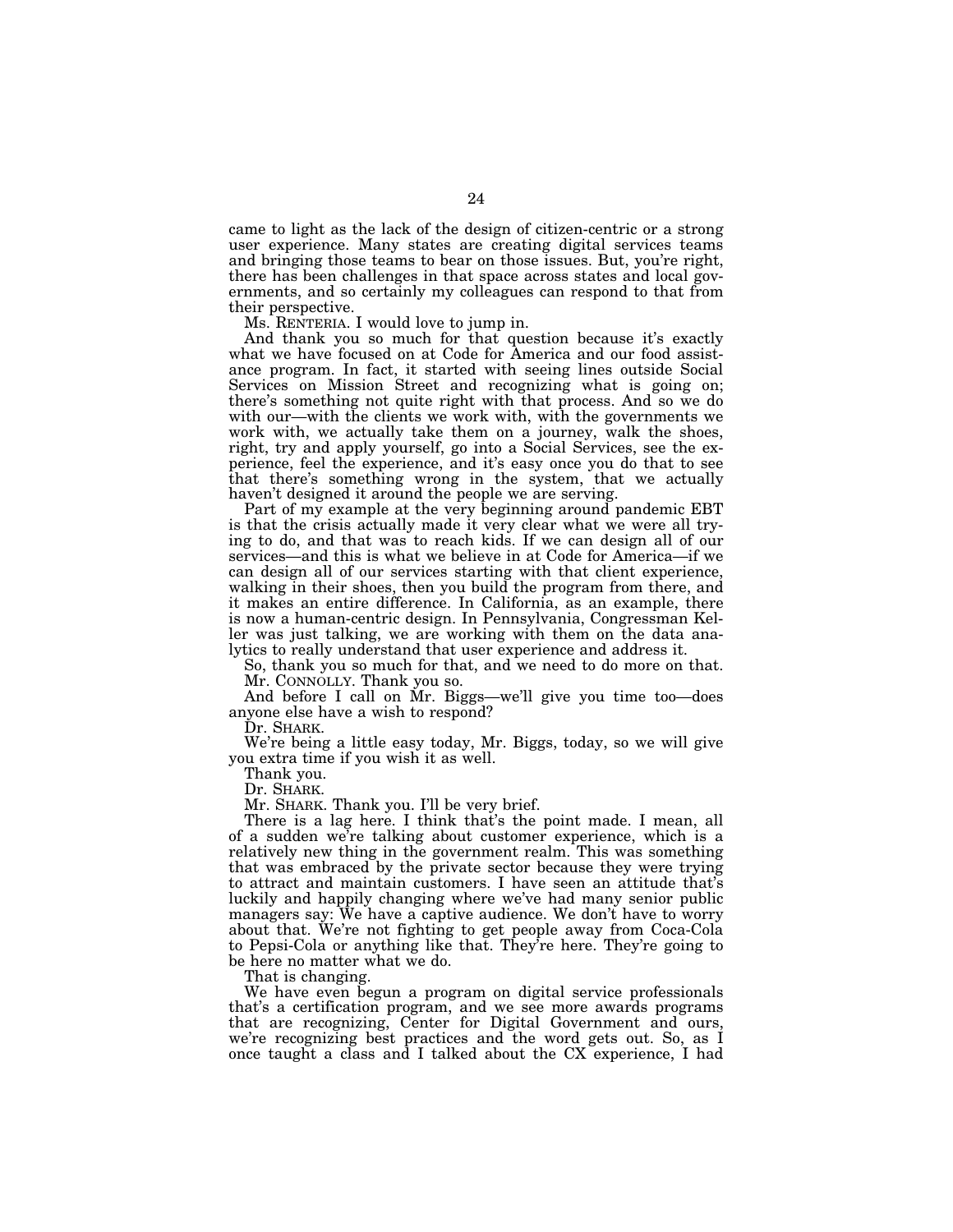to first remind people we're not talking about a railroad. Now, CX—we have CX officers.

So, yes, we've been slow to the gate, but it's starting to happen. I think there's going to be much more innovation about the user experience in our websites.

Mr. CONNOLLY. Ms. Takai, briefly if you wish to comment.

Ms. TAKAI. Just a couple of comments. Thank you.

One is just in answer to the question around what's happening out there to drive a different behavior, just one of the things that we do at the Center for Digital Government is actually a set of government experience awards. In fact, we're just in the process now, and those awards are totally based on a different citizen experience and driving a different citizen experience, not only on how you interact on the web but also utilization of mobile devices and utilization of the new technologies that are out there.

The second comment that I think is so important to make as we think about being citizen centric is, to your comment, in the past, each individual agency or department within a jurisdiction, be that state or local, tended to think of pushing their information out and pushing it out based on their identity, if you will, in the services they provide.

What's changing now is the concept, as the other speakers have said, of not thinking about how government is organized as a way of putting information out, but rather what the citizen needs and what are the services that the citizen needs. And that's a very big change. We're seeing a lot of progress. For instance, it was mentioned before in the state of Pennsylvania where the Governor has actually come out and specifically put out an executive order around how the services of Pennsylvania would be provided.

But it really means that complete look, both from not just the technology but also from the agencies and departments, that they take the attitude of not what does the citizen need from me, but what does the citizen need across government and what do they need in terms of what's coming completely from my jurisdiction, not just one part of that jurisdiction.

Mr. CONNOLLY. Great point. Thank you so much.

Mr. Biggs, thank you for your courtesy. You are recognized.

Mr. BIGGS. Thank you, Mr. Chairman. I appreciate the opportunity to be here today, and you could—if you need more time, I'm happy to yield it to you, Mr. Chairman.

To me, I have been reflecting on this since I received the notice of this hearing, and having served a long time in the state legislature of my home state, it seems to me like so much of what I'm going to say revolves around what I would call an almost tautological circle of the relationship between the Federal Government and the state and local governments.

So, when Mr. Robinson says that—or excuse me, the previous member who was asking questions when my friend from California was talking about big state budgets, they're big state budgets all right. Prior to the COVID relief that came into Arizona, I had a pretty good idea what that number would be from the state revenues as well as the Federal money coming in. But the 2020 study by the National Association of State Chief Information Officers found 22 percent of States allocated between one and two percent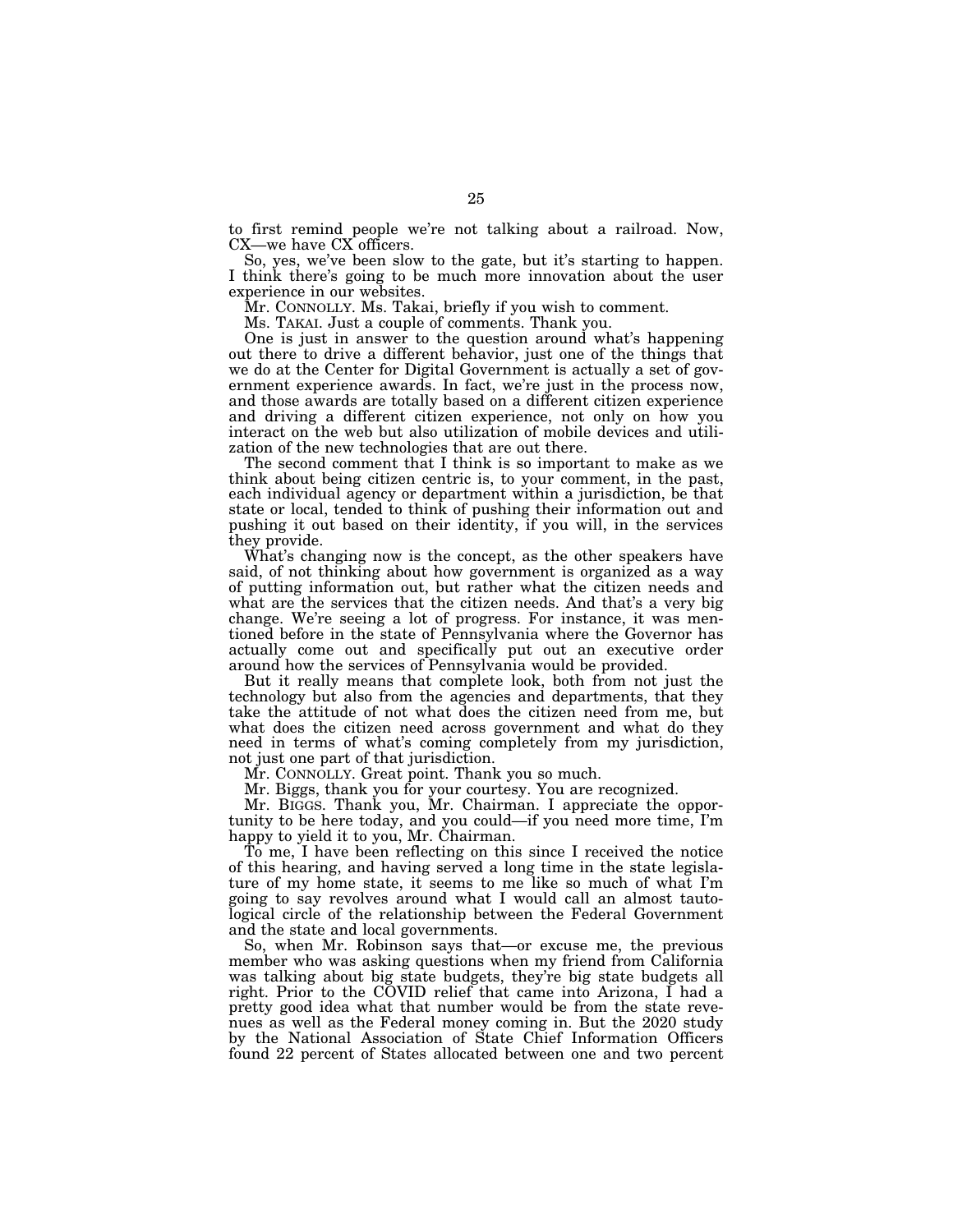of their total budget to cybersecurity and 20 percent allocated three to five percent of their total budget to cybersecurity.

So why do I say "tautological"? In Arizona, we spent most of our time in the legislature responding to Federal mandates, how do we comply, how do we fund, et cetera. And then, when Federal money came in, I would encourage my colleagues, let's not take the money maybe because mandates are going to be coming in for sure, and we could give dozens and dozens of examples where we got a mandate, we received some money, but it was never enough.

So, there's a squeeze on to the states on how do you supply all of the needs that your citizens expect you to supply. Whether they're constitutional or not, they expect you to supply those.

So, the reason that I bring this up is I think in some ways this isn't the right venue for the states and local jurisdictions. That's their business. I remember thinking when I was the Senate President for years, we would really like the Feds to get out of our business. We think we could hire the best people to do the best job we possibly could, but we have mandates upon us, and then you have state procurement statutes which also impact how you do all of these things.

So, for me, when the Feds get involved, it makes things usually even more difficult for states and local jurisdictions to respond and not—we don't facilitate stuff. We get in the way. And so that's part of my problem in looking and analyzing this hearing today and reading-

Mr. CONNOLLY. Can I interrupt, Mr. Biggs?

Mr. BIGGS. Only if you're going to agree, Mr. Chairman.

Mr. CONNOLLY. I am agreeing with you.

I want you to take a look at my Partnership Act that Rod Bishop of Utah had been the original cosponsor of because we try to address this very issue of, well, what should be the right balance and how do we create a platform for states and localities to bring up exactly the point you just brought up, the helpfulness of the Federal Government, which isn't always helpful.

Mr. BIGGS. Yes. I mean, Mr. Chairman, not to digress, I know I promised the ranking member I would yield to him, and I will, but I can just give you examples within the education playground. I mean, we were—there was no way we could comply. If you went to our Department of Education, something like 85 percent of employees were responding to Federal mandates as opposed to statedriven policies. So, it's something worth considering and looking at.

Mr. CONNOLLY. Absolutely. And I really urge you to look at this bill because at least it would create a mechanism for addressing it. And, by the way, it might surprise you, I agree with you. No Child Left Behind is a great example of a Federal unfunded mandate, good intentions going awry, and whoever wrote it clearly never ran a school district.

Mr. BIGGS. Exactly. Thank you.

Mr. CONNOLLY. I thank my friend for yielding.

Mr. BIGGS. Thank you.

And I yield to the ranking member. Thank you.

Mr. HICE. I thank both of you.

You know, I've heard it over and over from states and individuals. Some of the most frightful words people ever here is, "I'm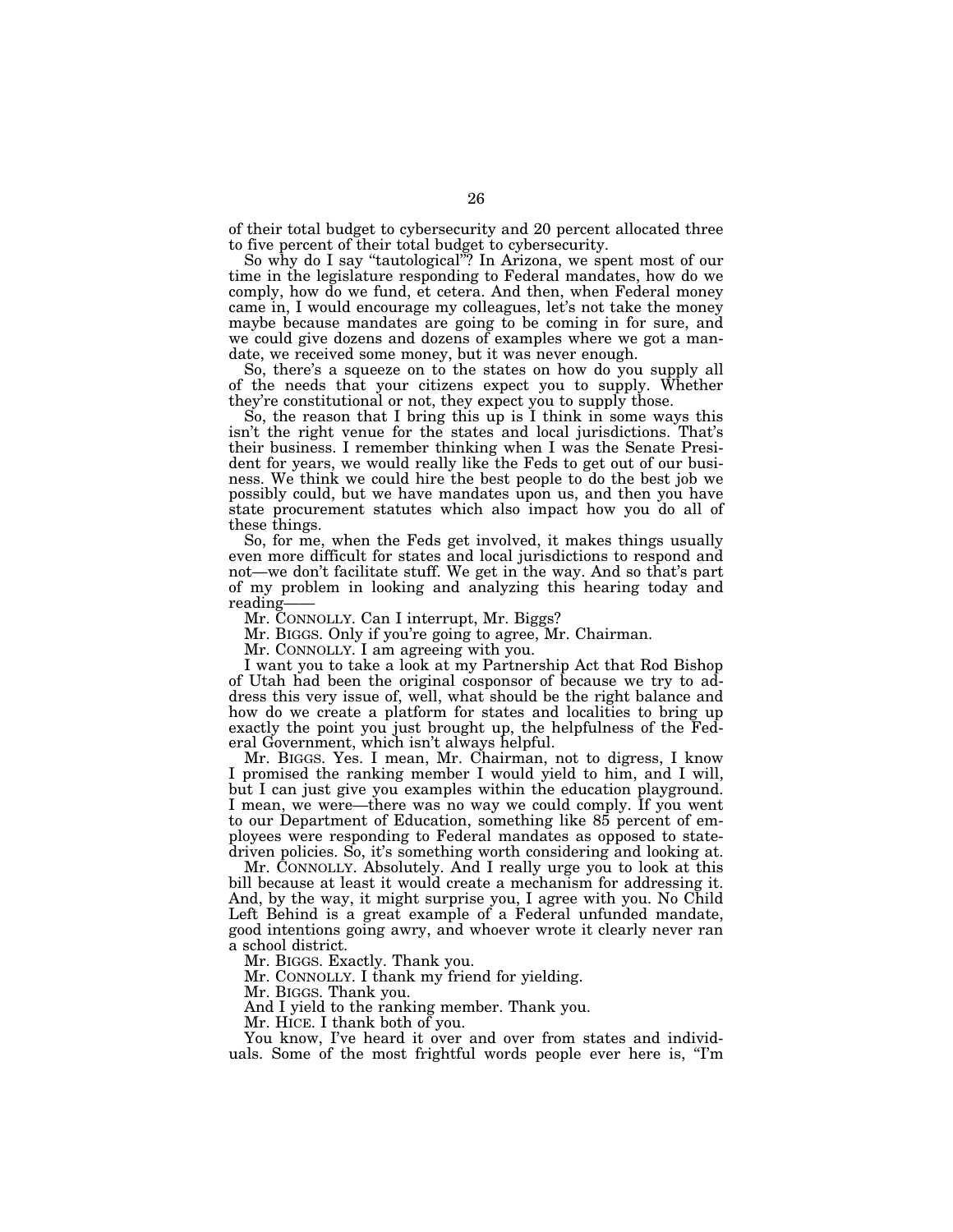from the government, and I'm here to help you.'' And that certainly applies to states as well.

But let me just capitalize on what Mr. Biggs said. With 1, 2, 3 percent of the enormous amounts of money the Federal Government has given states, only 1, 2, or 3 percent go into cybersecurity. What percentage, what role, what influence, Mr. Robinson, do you think that has had on the astronomical estimates of fraud that we've had when we've gotten no security, no cybersecurity? How has that contributed to the fraud, the \$400 of billions and billions, 400——

Mr. ROBINSON. Representative Hice, I'm not sure there's any way for us to determine that. Certainly our members in our association haven't looked at that direct relationship between that. However, I can tell you that, in many cases, fraud is outside of the general oversight of the cybersecurity programs and would include generally under what would be termed program integrity within each of those programs, so within unemployment insurance, within Medicaid, and other programs delivered by the state that up until recently have not been under the purview of the overarching cybersecurity umbrella within the executive branch of most states. So, cybersecurity was really looking at infrastructure, looking at networks, or looking at users, looking at servers, mainframes, et cetera, and only recently have they really begun to look at this as part of a holistic whole-of-state cybersecurity framework, which is very important to your point.

So, I suspect that very little across the states, I'll speculate that very little of their cybersecurity spending in recent years has been spent on fraud, fraud analytics, fraud detection, fraud prevention.

Mr. HICE. And I understand what you're saying.

And, Mr. Chairman, I will yield back, and I appreciate the gentleman yielding.

Mr. CONNOLLY. If you need more time, Mr. Hice, please, because I took up some of his time.

Mr. HICE. Yes, you took my yield time.

Mr. CONNOLLY. Yes. Please continue.

Mr. HICE. But this is an important issue. I mean, the fraud, when we're talking the \$400 billion, that's off the backs of taxpayers, and, I mean, you're saying, ''Well, we don't have any way that we're really looking at this.'' I mean, that's—this is something that has to be looked at. This is not something that we can just say, "Ah, well, we're not responsible for that," or, be it cybersecurity, part of it, I don't know where the best eyes should be to look at this issue of massive amounts of fraud that's taking place. But I'm here to say we have a responsibility to look after the taxpayers' dollars, Mr. Chairman, and we are—we need a hearing to address this problem and to address it right on and find out who are the ones taking the money, where is it going, what's the channel, and be it the cybersecurity aspect of this or somewhere else, we've got to get to the bottom of this.

And, with that, I'll yield back.

Mr. CONNOLLY. I would say to my friend, I agree with him, and I think we do need to have the subcommittee's attention on the subject. I think he and I might want to collaborate on getting some empirical data in front of us from GAO and others so that we can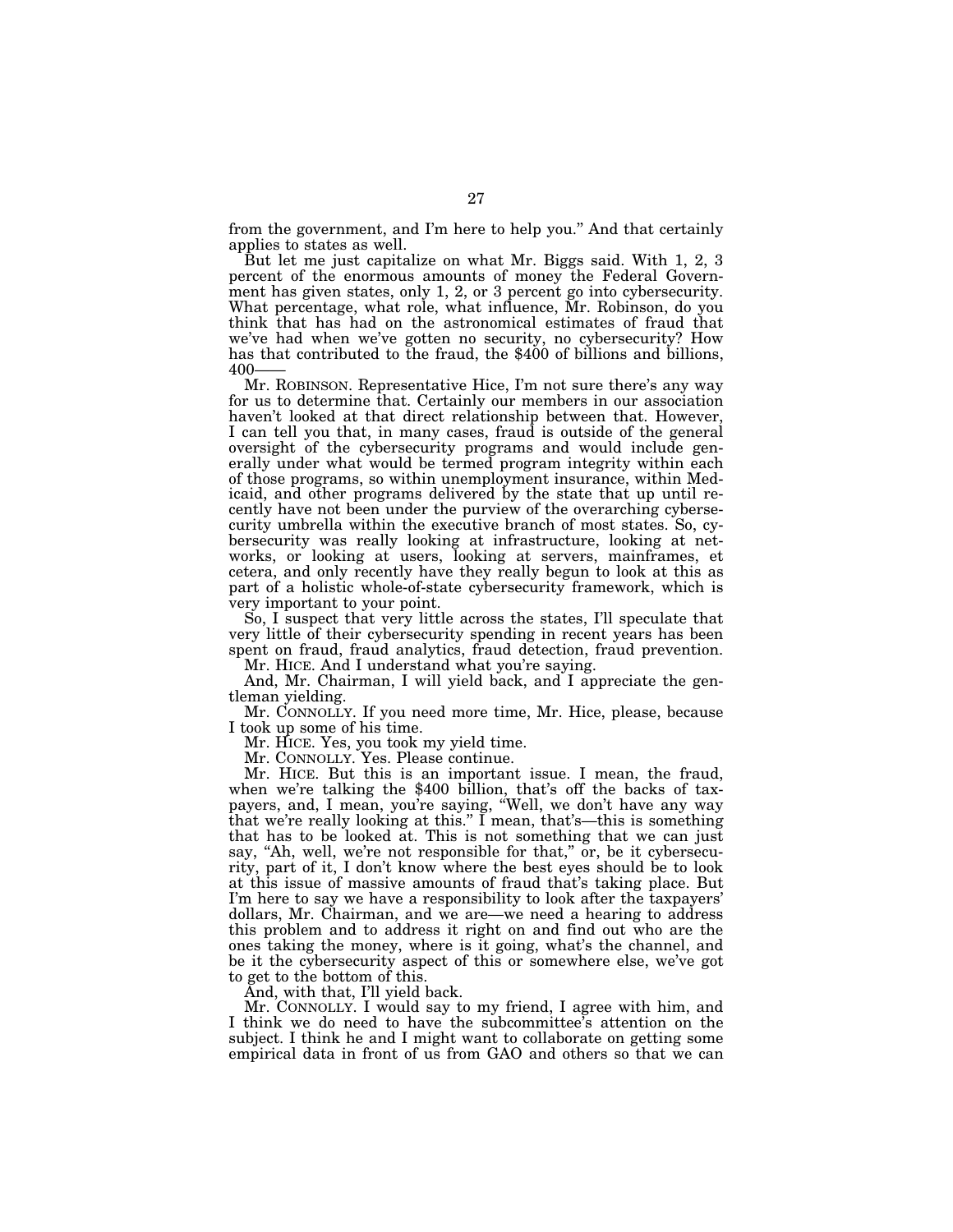have a meaningful hearing. But I agree. I mean, when you're talking about the sums that we're talking about, inevitably, there's going to be waste, fraud, and abuse, and we need to identify that on behalf of the people we represent, no question about it.

And I thank my friend.

Mr. Clyde, you are recognized for your questioning.

Is Mr. Clyde—oh, he is not with us.

Mr. LaTurner?

What's that? OK. Then it leaves me.

And, Dr. Shark, I got my master's in public administration, and the method was the case study method. So, let me give you two case studies, and this will be my only question that I'll ask all of the panel to maybe comment upon.

So, one case study is Federal, the Small Business Administration. Now, the Small Business Administration generally has an annual budget of \$20 billion. In April of a year ago, we gave it \$600 billion and told it move that out in a month, 30 times its annual budget, but do it in one month, not 12. We also expanded eligibility, who qualifies for those loans, and we also said under certain circumstances, under a very innovative approach, the PPP, the Payroll Protection Program, we might be willing and would be willing to transform that grant into a loan—I'm sorry, the other way around—that loan into a grant. The object: save mom-and-pops on Main Street.

We also expanded financial institutions that could manage those portfolios way beyond the traditional SBA portfolio list. And we minimized paperwork and eligibility requirements, again, worried about the economy going off the cliff. This came out of the CARES Act, which had a huge bipartisan vote here in the House and the Senate. And what happened? The E-Tran system, their IT system, crashed. They couldn't handle—they had trouble programming the changes that were mandated by Federal law. They had trouble with the demand that overwhelmed them. I mean, even they couldn't foresee how many people needed relief or wanted relief, and there was a huge backlog that gets created and people who were eligible that we were targeting, we wanted to get relief, in fact, didn't because by the time we got—you know, SBA got to that part of the queue, it was too late. And that's one case study of, I think, where IT failed us, where we hadn't made the investments or anticipated the investments necessary to keep up with, you know, the need for flexibility and enormous demand under circumstances, granted not foreseeable.

But, second, on a state level, unemployment insurance systems. Now, again, the Federal Government changed eligibility, added \$600 a week for every unemployment payment, irrespective of what state you were in. We expanded eligibility to sole proprietors, gig workers who previously had not qualified for unemployment insurance. We extended the number of weeks by 12. So, we changed eligibility and terms and conditions, loosening it up, again in the spirit of save the economy, try to keep people, you know, in their homes, put food on the table, keep families together, and save the economy.

And, again, under unemployment, you have got 50 different IT systems because we don't distribute unemployment; they do. And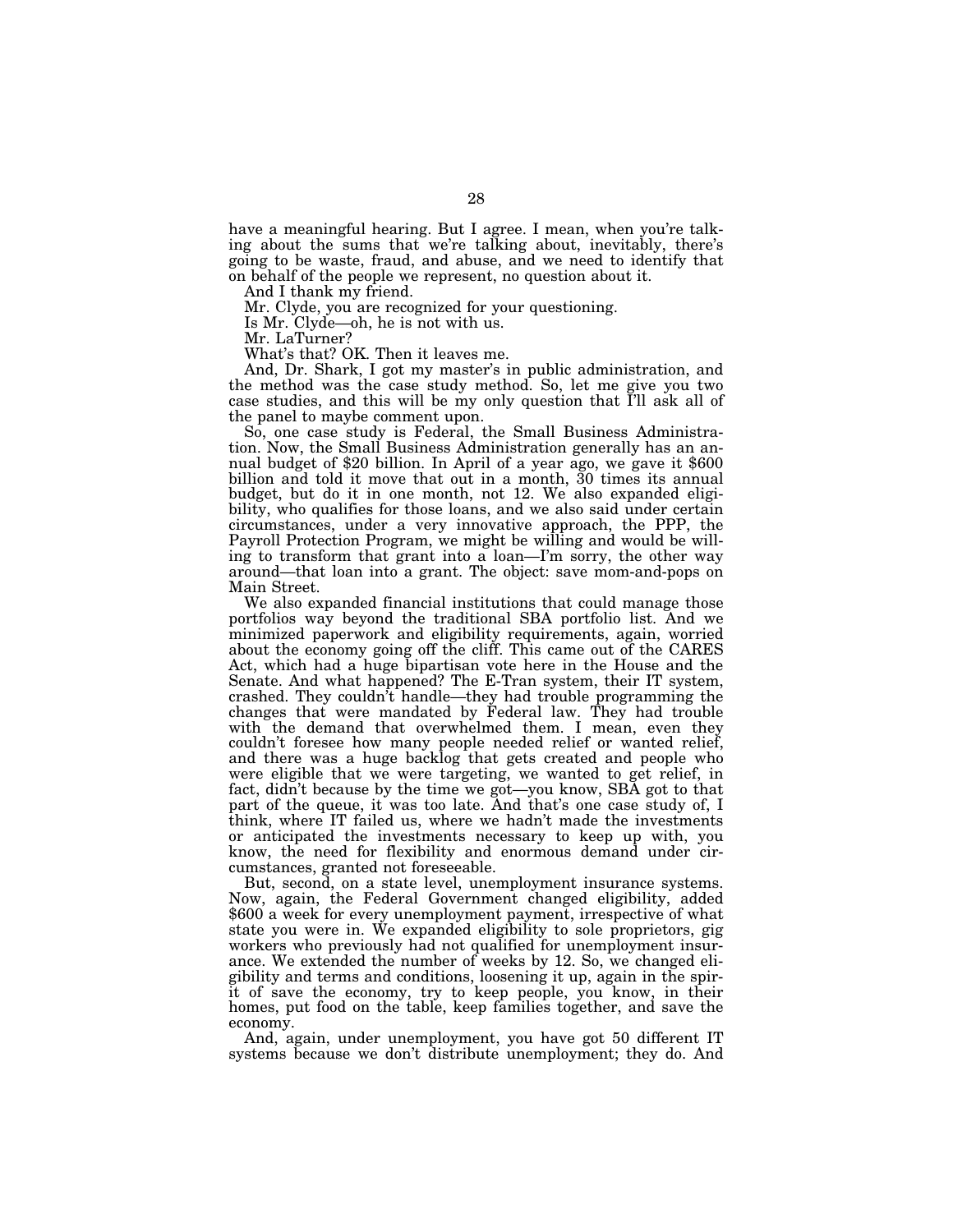my anecdotal observation would be it was not a pretty picture out there. Some states maybe did well, but most did not. And I'll speak for my own state of Virginia, you know, we had problems. We had problems programming it and, frankly, getting that assistance to the people who needed it. And, I don't know about your state, Mr. Hice, but maybe they struggled too.

Now, granted, you know, unprecedented circumstances, but what became clear was they were also paying a price for years of neglect and disinvestment.

So, I give you two case studies, one state, one Federal. What have we learned from that? How do we do better moving forward? What lessons did you all learn from or do you think we should learn from? I'm using those two examples. There could be others and feel free to throw in others if you wish. But I'll give you those two case studies to start with, and then I'll shut up.

Dr. Shark?

Mr. SHARK. Well, you raised some really good issues here. I have a couple of responses, and this cuts across the board with local, state, and Federal Government, and that is often IT is brought to the table kind of late in the game. We hear this at the local level. We hear it at the state level and the Federal level.

So, you have a group of people who have a great idea, great concept with all of the right ideals, and then all of a sudden it's passed, and then suddenly technology is brought into it as almost an afterthought with the idea ''they will be able to do it, no problem,'' and there is a problem at every level of government. I see this at local governments, where local government fire department, police department get a wonderful grant. They say: Go, we just got this new device, a new toy, new software, go implement it.

Well, wait a minute. Have you checked it out? Is it compatible with our existing network?

So, part of the problem is when IT is brought in to at least give feedback as to what this may entail. And, second, I think the pandemic has shown us at every level of government, we have to be more agile. We don't have agility built into our systems. So, we're adding that to legacy systems that plague all of us. Look at the Social Security Administration. I mean, look at all of the different agencies that are dealing with programs that we can't even find programmers to program. It's easier to find someone with hieroglyphics than it is for Cobalt.

So, we have a problem. We've got to modernize with the idea of making all of these systems capable of rapid change, and today they are not.

Mr. CONNOLLY. Ms. Takai, I think maybe you could comment next because you talked about a whole-of-government approach, which to me also implies you've got to view IT as integral to the mission. It's not—you know, it's not something that's an ancillary thought, and that drives investments as well.

Your comment?

Ms. TAKAI. Absolutely. That's exactly where my comments were going.

I think that very often bills and legislation, while it's important to focus on what goes to the citizen, it's important to also focus on the mechanisms and the timeframes in order to make sure that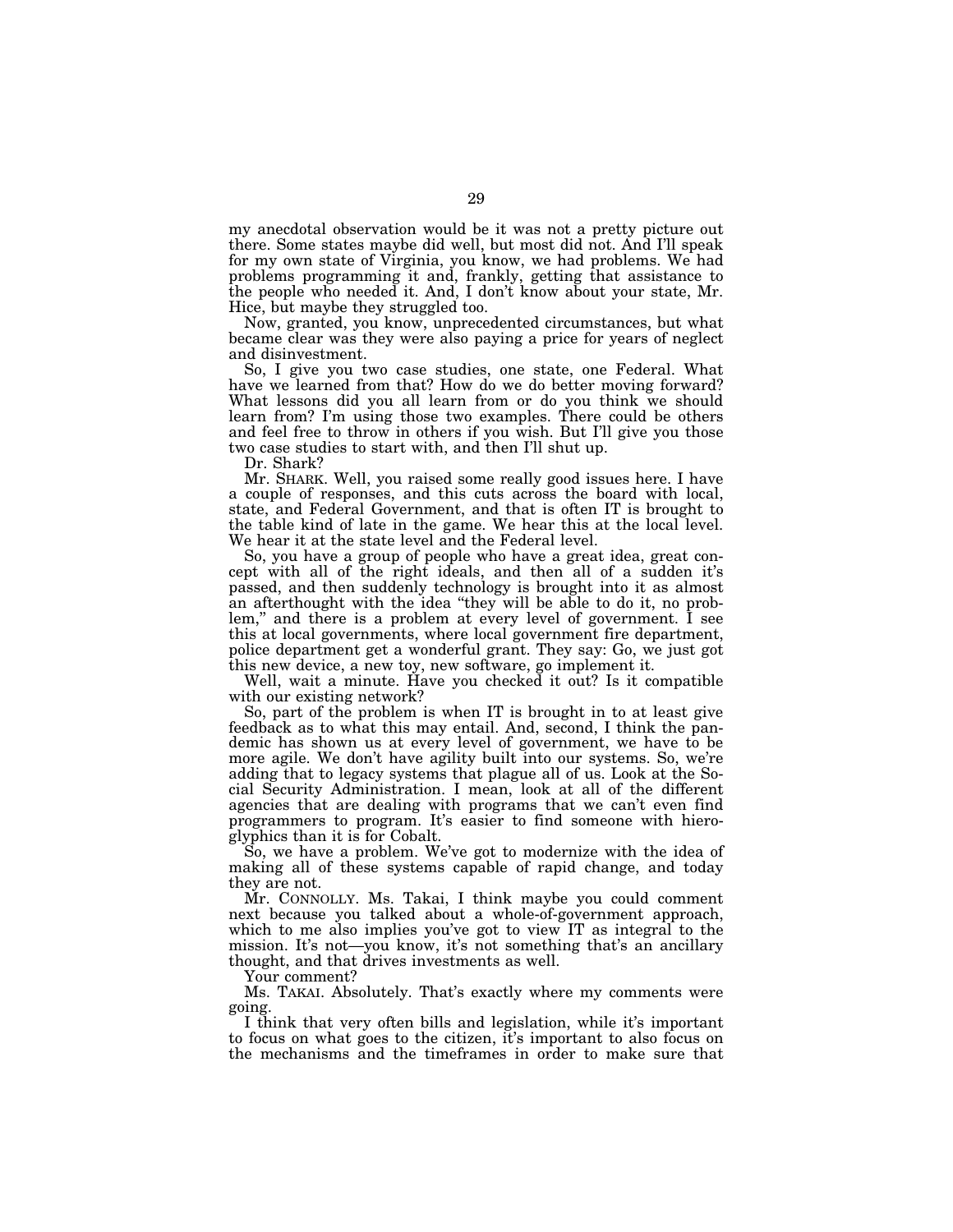there's the underlying technology and process infrastructure to be able to support that.

I would give you an example that many of the states' issues weren't just around the technology of getting the dollars out there. It was around things like call centers and people able to answer citizen questions in a meaningful way.

So totally, you know, back to my prior comments, it is important that—and this isn't just crisis funding, but any funding, whether it comes from the Federal Government, down to the states, whether the states allocate it or it's allocated at the local level, there has to be the ability, as Dr. Shark said, to bring the technology people in at the beginning, include the technology cost in the cost of the administration of that program and include the technology and the processes as a part of the timeline that those services are going to be deployed. Because I think, without that, you run the risk of putting in short-term measures, short-term processes and, worse, short-term technology, even if the technology platform is ready, that then leads to the challenges of it not being administered correctly and, in fact, leads to challenges around potentially misappropriation, if you will, of the way that those funds are being distributed.

So, I can't emphasize enough, No. 1, technology has to be a critical part of the administration of these programs, and that has to be done in partnership with the processes that are developed by the organization that is responsible for those funds, and those two together really need to be a part of establishing the timing and the method for distribution of services to citizens.

Mr. CONNOLLY. Thank you.

Mr. ROBINSON. And then, Ms. Renteria, you will have the last word.

Mr. ROBINSON. Thank you, Mr. Chairman.

I certainly concur with my colleagues about some of the challenges and some of the potential remedies.

I think what I would comment on is your two case studies were termed ''IT failures,'' and I think that's a term that we hear often used. If those two projects had been successful, we might called them business successes or program successes. But, in fact, they're often termed IT failures, and it's a much broader discussion than simply IT. Project management, streamlining the process, bringing the technology experts in are all critical to that, and I think there's certainly one word that Alan used, "agility," and that's going to be the hallmark of the future.

My basic comment would be that, in order to address some of these issues, when you look at state governments, a large percentage of their technology budget is the result of complexity and diversity, and that complexity and diversity causes challenges, and that is what we really need to focus on, reducing and streamlining the business process, and, again, we would then be not terming these IT failures. We might be talking about, you know, a failure of leadership, a failure of project governance, a failure of adequate resources. But, again, IT is just one component of these dysfunctions that have occurred. You know, certainly there has been an epiphany within the state governments around the need to scale and around to modernize, and certainly from our association, that's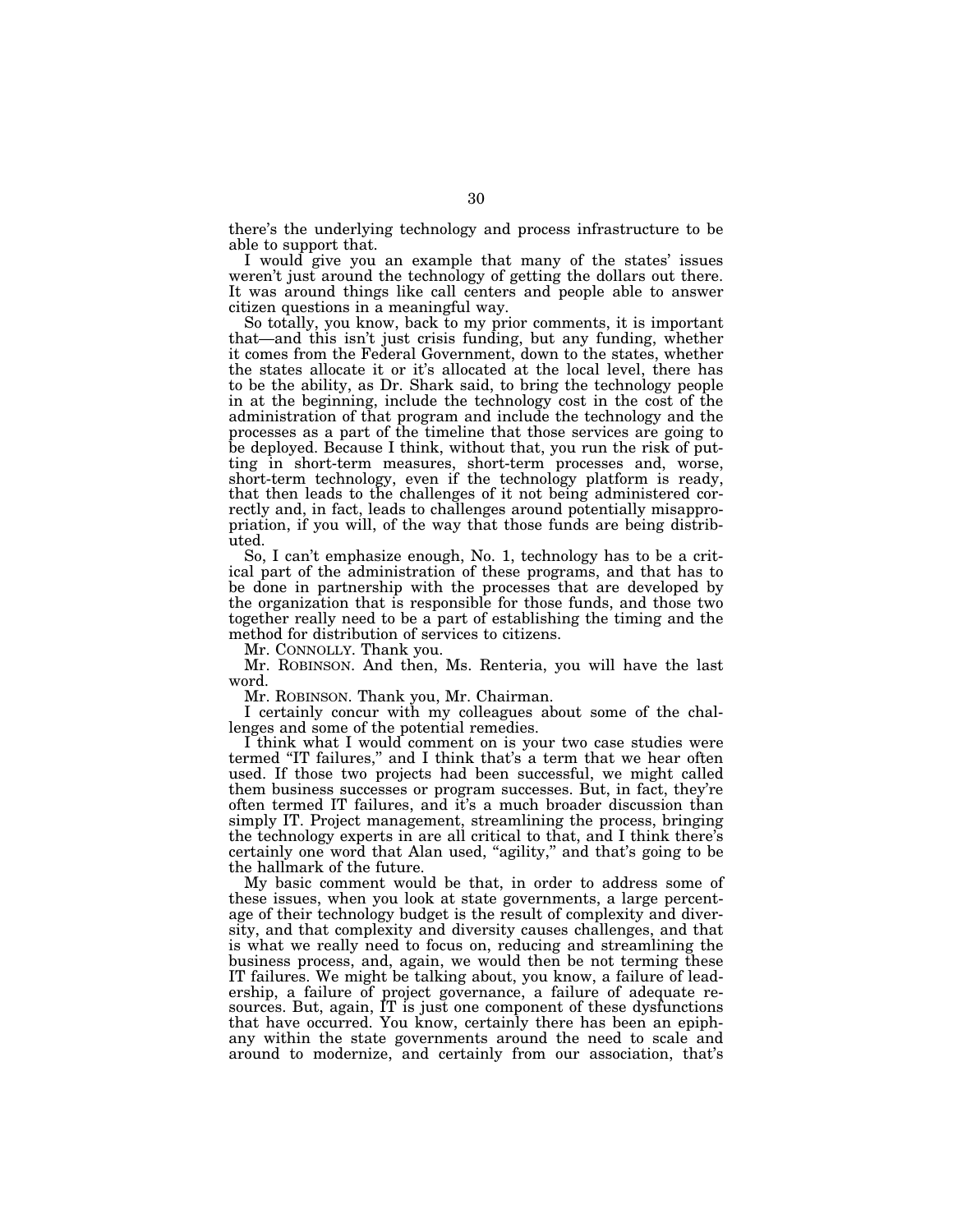what we hope we will see in the very near future as state governments address these deficiencies.

Mr. CONNOLLY. Yes. And before I call on Ms. Renteria, one could add, if you're worried about privacy and you're worried about encryption and cybersecurity and you're worried about minimizing fraud and ransomware, modernizing your IT is not incidental to all of those goals.

Mr. ROBINSON. Right.

Mr. CONNOLLY. Ms. Renteria—and I misspoke—I said you're going to have the last word, and you're going to have the last word on my round of questioning, but we have been joined by the Congresswoman from the District of Columbia, we're so grateful, so once you finish answering, Ms. Renteria, Ms. Norton will have the final word of this hearing.

Ms. Renteria.

Ms. RENTERIA. Well, thank you. And I never mind waiting for other Members of Congress to have questions or speak as well, so I'm open to more questions if that's the case.

I want to pick up where you left off, which is the way we design our programs is absolutely with cybersecurity and security in mind. As an example, we often talk about cybersecurity as a world that is different than the program implementation. And I have to tell you, when we talk to states all across the country who want to partner, they're No. 1 issue is cybersecurity. It's why we have states who want to integrate nine different safety net programs, make it easier for the user, and also allow them on the back end an ability to actually track what's happening. Instead of having nine different cybersecurity teams for nine different programs, you can have one collective talented team.

In addition, when you do that, when you improve the modernization of it and you can see the data, it allows you to see the spikes. So, if there's a fraud problem, if something is happening—as an example, when we started the pandemic, we were able to see in our food assistance programs in the state of California, we were able to see that spike and actually called California and said: Hey, you will have to be ready for what is coming at you because we are seeing an uptick in applications like we've never seen before, so here is what is coming to you.

So, I don't want to—I want to make sure that those two are married and that we understand by making systems smoother and user friendly, people-centered, you actually are improving the ability to see fraud. It's why Bank of America tells you they see something weird in your activity as a first step of security.

The second or the last point I want to make is I want to end with, again, where I began, with this case study of pandemic EBT. There were two things that were incredibly important in that moment. No. 1, everybody, states all across the country, were very clear on being kid-centered and really oriented that program around that. But the second piece that was really important in that moment is it was iterative.

So, as we were going through it in real-time for six months together, we were talking very closely with USDA. We were talking very closely with state leaders and saying what are the key barriers here and how can we at least temporarily move those so that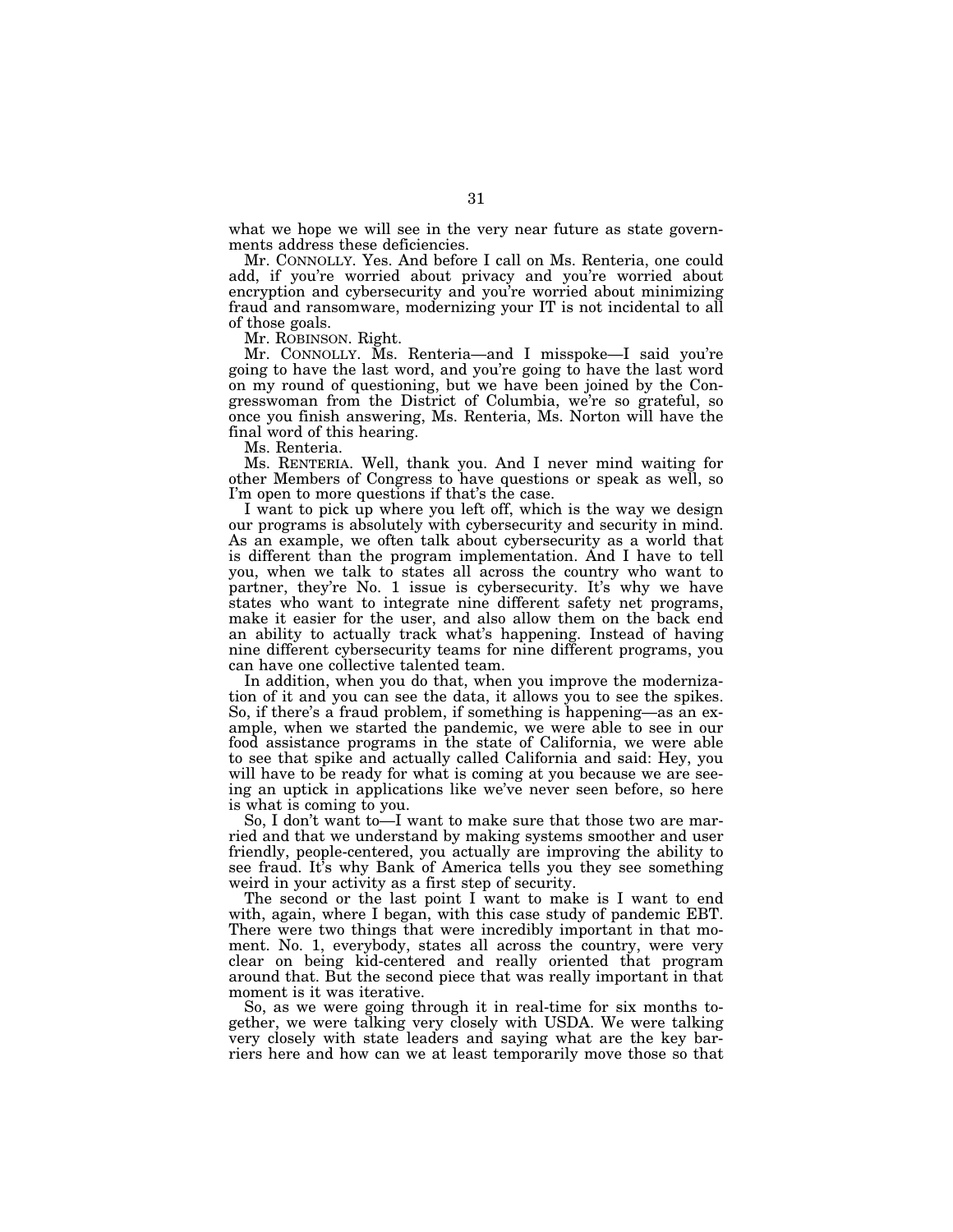we can get to kids better, faster, and we can actually look at the data and see what's going on.

I want to not make sure that this committee, that as we talk about technology going forward, that we don't lose sight of what's been learned in a moment of crisis because I think there are some incredibly positive lessons to be learned where we can change our government to be people-centered, iterative, and the last thing I want to say is proactive.

What we saw in one of our states was that they learned that a government can be proactive, and they learned about notifications, and when the pandemic happened, they actually proactively sent out notifications to food stamp recipients, to food assistance recipients and said: If you are struggling, here is where you can go.

That's the kind of government I think we all want to see is when it shows up at your moment of crisis and says: We know who you are. Here is where we can help you. You've been in our system before.

That allows you to then own the relationship and make sure that not only is it user friendly, but you can see what's happening on the data and when there are problems as well with fraud.

Thank you very much.

Mr. CONNOLLY. Great points. Thank you so much.

And our final member questioning is Congresswoman Norton of the District of Columbia.

Ms. NORTON. I thank you very much, Mr. Chairman. I really thank you for this hearing.

I was out in the district and wanted to get back in time to ask a question because I have been struck by how the pandemic has led to the rise of digital government. I mean, we're using it right now. Before the pandemic, I would have been sitting right there in the hearing room, and here I am in my office, and I think most Members have been, and asking questions. So, the pandemic wasn't good for a great deal, but as with any crisis, it has moved us forward, at least in this way. It certainly led to digital innovations that have become popular because of the pandemic.

For example, many states moved simple interactions or transactions with departments like the Department of Motor Vehicles, like renewing drivers' licenses and vehicle registrations to online. Without the pandemic, I'm not sure we would have moved to that simple innovation. We had the technology right there, but we would never have used it.

Let me ask, Mr. Robinson, could you briefly describe other examples? I have given you the example of the Department of Motor Vehicles going online to renew licenses. Could you give perhaps other examples of states digitizing critical services during the pandemic?

Mr. ROBINSON. Yes, certainly, Congresswoman Norton.

There are a number of examples, and we were very proud of our states, you know, the transformation and the resiliency that they showed during the pandemic and many of them moving very quickly. So, a few quick examples. One was the adoption very quickly of virtual agents or chatbots on their websites. They knew that they could not handle the magnitude, the crush of citizens coming in, particularly in the unemployment space, and so they, within a matter of days, implemented chatbots or virtual agents to help an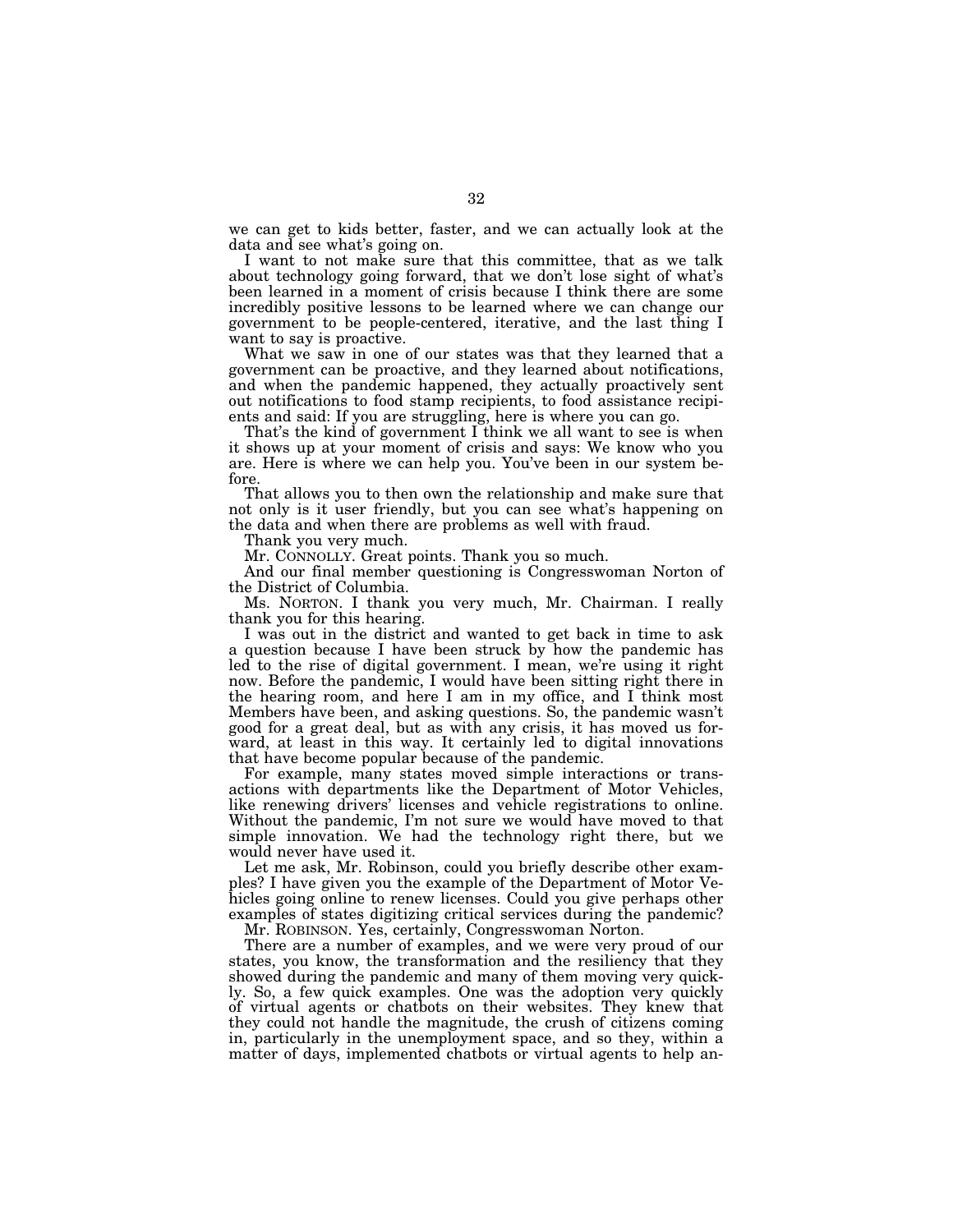swer those questions; streamlined some of their services through robotic process automation, again, a component of artificial intelligence; deployed voice bots to be able to answer calls in their call centers because, again, they were overwhelmed, and so they were using technology. We saw many, I think after the magnitude of fraud was recognized, moved to automated fraud detection analytics, simply just not enough eyeballs within the state employee ranks to be able to monitor the fraud that was taking place, and they needed to automate that and, again, under an overwhelming demand that we saw.

And I think, finally, one area that has seen a strong level of adoption is low-code/no-code development, and I think that's going to be very, very promising. We see that, kind of an emerging technology that's going to be used across the states, and it provides the ability to be able to, in a Lego block type of fashion, build applications that can be deployed very quickly to serve citizens. So, we see that as another area.

But, again, I think these are all part of the transformation and innovation that we've seen and accelerated adoption. And since we were tracking those with our surveys, we had a baseline in 2019, particularly around things like virtual agents, and we could see the dramatic adoption move from less than a quarter of the states to over 80 percent move very quickly. So, we knew that innovation was taking place at the state government level.

Ms. NORTON. Thank you. Those are interesting examples.

Mr. Robinson mentioned websites. Ms. Renteria, during the pandemic, what have we learned about the importance of making government websites more accessible and user friendly?

Ms. RENTERIA. We learned—I would say we learned how they weren't user friendly and accessible. That was the really hard part throughout this pandemic is governments really had a chance to take a look at what was happening.

The other thing I just want to point this committee to is Code for America did a 50-state-wide study scorecard, if you will, about safety-net benefits, and through that you're able to see what was online, how easy to use is it, and that got a lot more pickup during the pandemic because people were trying to figure out where can I go, which states are working, which states aren't working.

But the other thing I want to also point out is we were part of Get Your Refund, a VITA or EITC, VITA sites, which are Volunteer Income Tax Assistance sites, all had to go from in-person to online, and they did. Many of them figured out that process. And when you think about accessibility to working families, to folks who are eligible for EITC or now the Child Tax Credit, it has been a huge step function for a lot of these volunteer assistance programs to really think of themselves as in-person and now online. And I hope that we take that with us as we go forward as well as a lesson that if you are in person, you can actually even access more people if you can figure out a way to reach them online. And we look forward to talking to this committee about how to continue to do that kind of work.

Ms. NORTON. Dr. Shark, what areas of state and local digital infrastructure are the most critical focus? How has the pandemic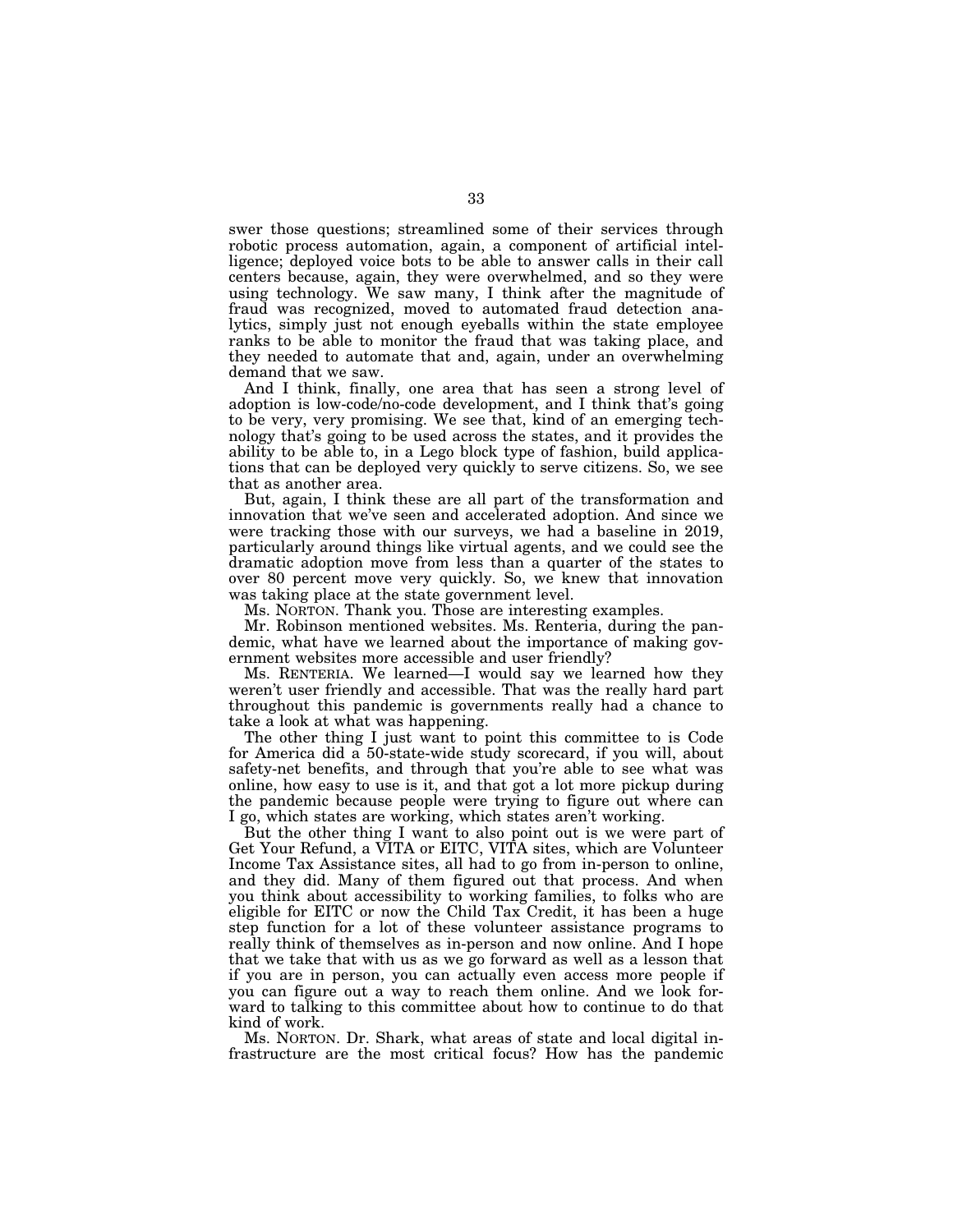highlighted needed improvements in these areas, state and local digital infrastructure?

Mr. SHARK. Thank you, Ms. Norton.

I would like to—my next book should be ''You're on Mute: Lessons Learned from Local Government.'' I think all of us, all of the panelists here today really are in awe of all of our public managers that we work with every single day at local government.

Now, my focus is mostly local government, but I observe what's going on in the state as well, but they really pivoted and came up with some very inventive workarounds. Now, I don't want to leave here saying there's no work to be done, but I also want to leave here by saying we haven't done a fantastic job up to this point.

At the local level, we spend a lot of time collectively looking at solutions to enable citizens to be able to find places of testing and what are the requirements, and we too adopted chatbots and came up with all sorts of automated workarounds when you have these routine questions over and over again so we could field questions, and they were rated very highly.

And then we went the next step and found ways in which to help people map out and help them plot where they would go for a vaccination, even to the point where they had waiting lines and countdown timers to give people when is the best time to go if you didn't have an exact appointment.

So, between the pandemic, where we had to have the extraordinary allowances for these new kinds of services, we still had to keep business of government going, and we did that because, at the local level, we're doing marriage certificates, death certificates. We're doing birth certificates. We're doing all of these things that have to occur every single day. For construction, all the permitting, all the real estate transactions, it went on without a miss, and that is pretty amazing.

Now, did we take some hits on the cyber end? Yes, because as we moved 60 to 80 percent of our work force to a remote environment, we became even a more attractive target to those criminal elements. So, yes, there's a lot of good stuff happening, and I'm thanking that you're asking this at the close because there is some very, very positive and good news. And, yes, we want to learn from this. There are things that have been exposed that we want to address, but where there's political pressure, there is change. And so a lot of things that we're wrestling with we're seeing definitely a willingness to think differently, to operate differently and, hopefully, to spend differently.

Thank you.

Ms. NORTON. Thank you, Mr. Chairman. This is very enlightening.

Mr. CONNOLLY. Thank you so much, Ms. Norton.

And I will just say, Dr. Shark, in listening to you, I think it is important to note that between the CARES Act and the COVID Relief Bill we passed earlier this year, you're talking very substantial moneys floating to states and localities finally, and I supported it, and I come from local government too. But it would be great if states and localities used some of those resources to set aside for IT investment, which can clearly be justified given the litany you just went through. These are COVID-related activities that had to